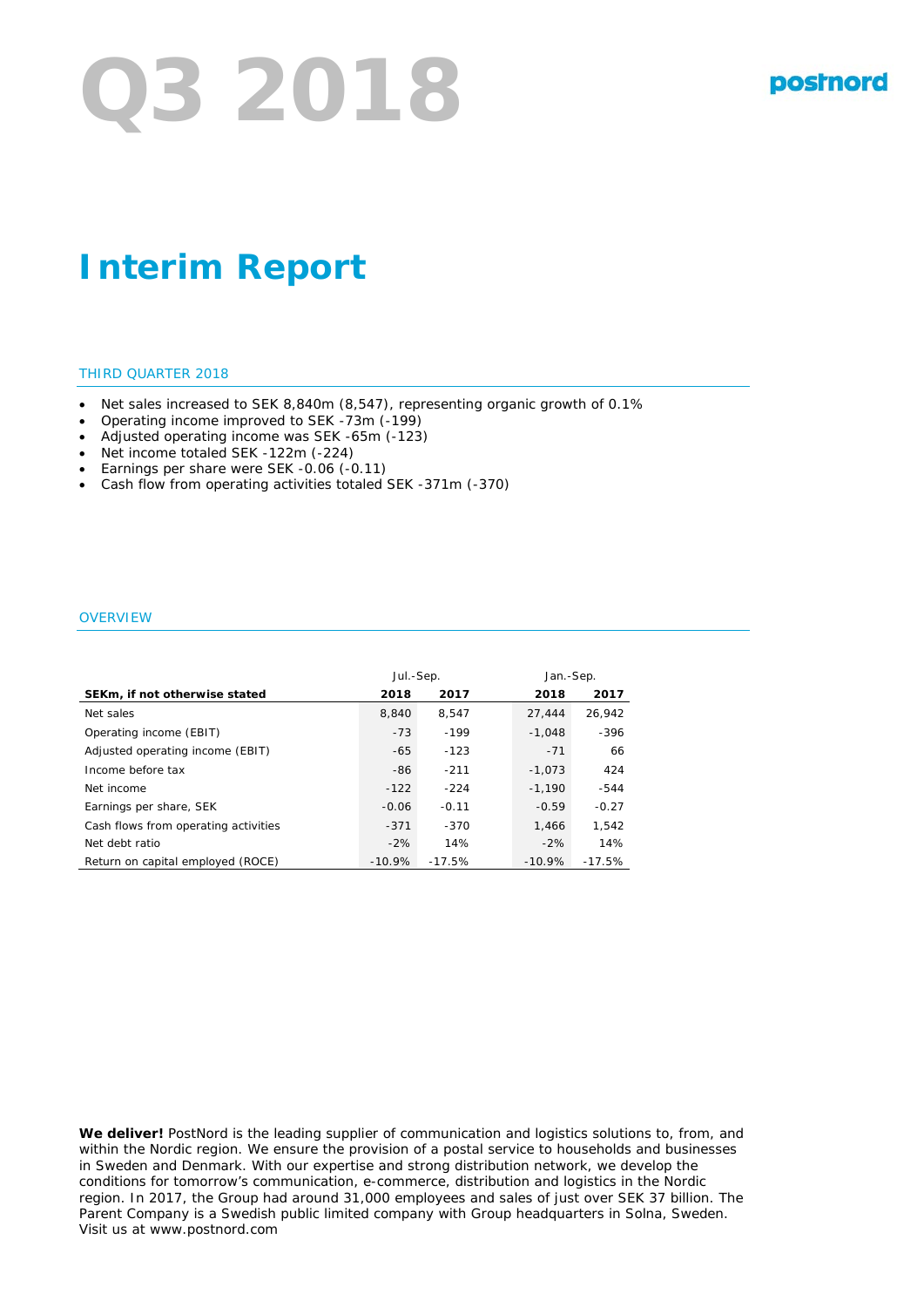

# **The transformation in Denmark is starting to show results**

At PostNord, the third quarter is seasonally the weakest of the year. In July and August, parcel and mail volumes are lower than during the rest of the year. However, the third quarter of 2018 proved better than the corresponding period in 2017, mainly because the losses in the Danish business narrowed. In Denmark, the savings from the transformation are starting to show through. Mail volumes in Sweden have started to fall more sharply than before, and it is now evident that the pace of digitization is rising in Sweden, too, and is adversely affecting results.

In both Sweden and Denmark the quarter was characterized by a consistently high level of quality in mail distribution. Mail quality is stable at a level above the quality requirements set by the governments, and unlike in earlier years we were able to prevent a decline in quality over the holiday period.

Business operations showed a continued high level of activity during the quarter and, for example, an extension of our Nordic agreement with Zalando was signed. The agreement is estimated to be worth SEK 2.5bn over three years. Also, I am pleased to report that we extended our partner outlet agreement with Coop during the quarter. This creates a stable base for the next few years, with partner outlet agreements continuing with Sweden's three major grocery chains - ICA, Coop and Axfood - and new ones being signed with Pressbyrån and the 7-Eleven convenience store franchise. We maintain a steady focus on further expanding the number of partner outlets, in order to make it even simpler for recipients to find a distribution point that fits in with their busy everyday life. To date, we have increased the total number of distribution points by 461, 40 in Norway, 200 in Finland, 81 in Denmark and 140 in Sweden.

During the quarter, we launched a new concept for small and medium-sized e-retailers, ecNOW. The concept offers a flexible logistics solution that enables e-retailers to grow over time.

In addition to logistics services, our offering includes other options that may fit the needs of e-retailers, such as selection of target groups, customer servicing with direct mail, transport solutions, invoicing, follow-up, analysis and much more. The concept, which was launched on a minor scale during the summer, has already secured its first customers, and I am looking forward to an exciting future for an omnichannel solution such as this, targeted at specific customer groups.

One important aspect of our work during the quarter was to prepare the organization for the most intensive period of the year, namely from Black Friday (November 23) until Christmas Eve. The whole system will be working under high pressure, and ahead we see particular days when the volumes handled in our system may be as much as 100 % higher than during a normal day. These volume increases do not apply just to us but throughout the industry. One effect of this is that extra transport capacity can be considerably more expensive than during a regular week. We will also need to take on extra staff for both sorting and delivery, not least because we have to operate our facilities 24 hours a day, 7 days a week. To offset the higher costs that this labor-intensive period will bring, we announced in early September that during the November 15 to December 31 period, we will be applying a capacity surcharge of SEK 4 per parcel for Swedish B2C parcels. The intention of the surcharge is to achieve a certain level of cost coverage and not to maximize prices in the peak season. The capacity surcharge means an extra cost to e-retailers, but I believe that there is an acceptance for the cost increases that PostNord faces at peak periods such as this.

We are now entering the most intensive period of the year. It is an exciting but challenging period, and it is also now that our expertise and experience delivers the greatest benefit of all to our customers.

**Håkan Ericsson** *President & Group CEO*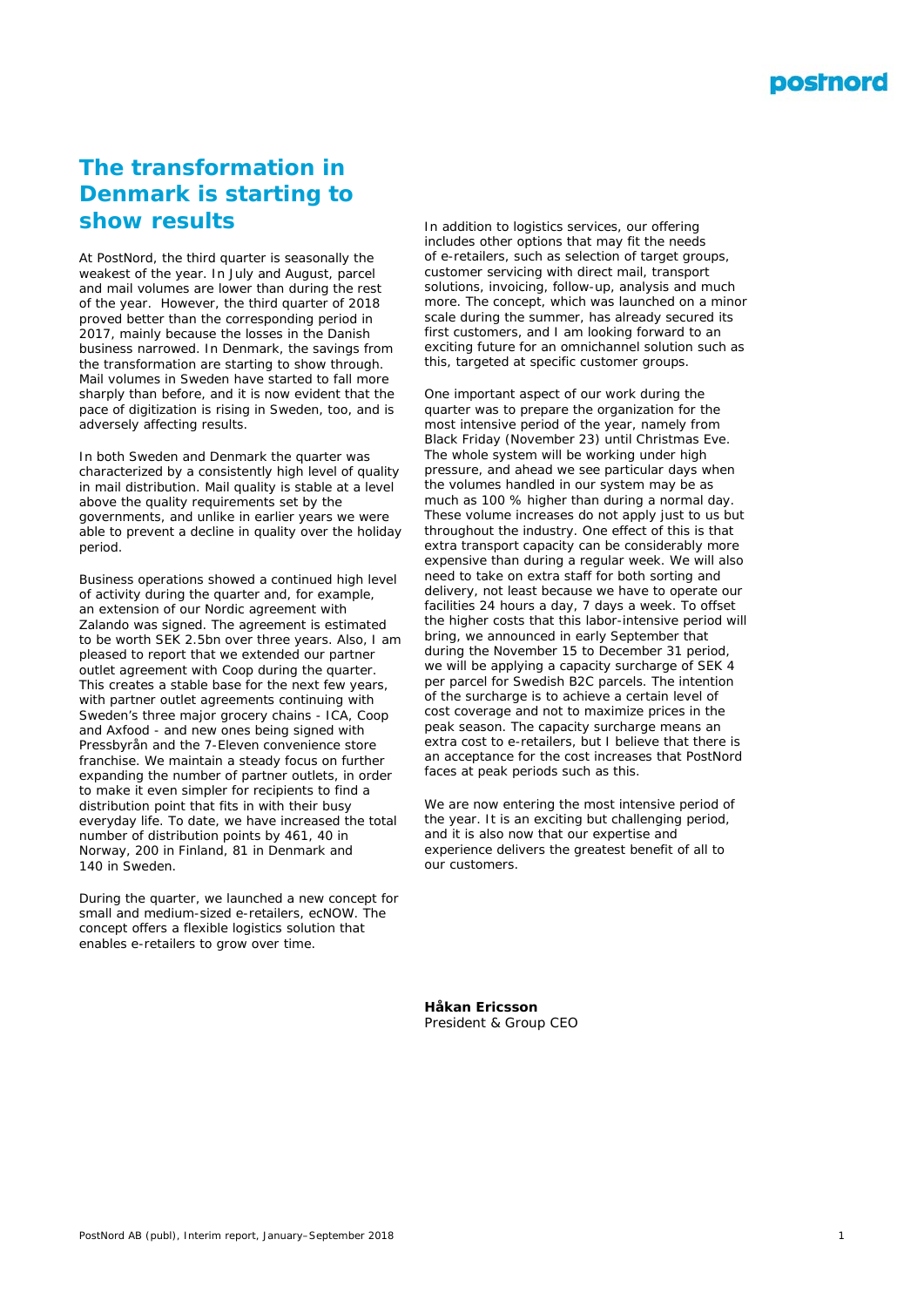# **Net sales and earnings**

*Unless otherwise stated, the report comments on developments in July-September compared to the same period in 2017.*

#### FINANCIAL OVERVIEW

|                                     | Jul.-Sep. |         | Jul.-Sep. |         |
|-------------------------------------|-----------|---------|-----------|---------|
| <b>SEKm</b>                         | 2018      | 2017    | 2018      | 2017    |
| Net sales                           | 8,840     | 8,547   | 27,444    | 26,942  |
| $\Delta$ ("like for like")          | 0.1%      | $-4%$   | $-0.2%$   | $-4%$   |
| Op. income (EBIT)                   | $-73$     | $-199$  | $-1,048$  | -396    |
| Op. margin (EBIT)                   | $-0.8$    | $-0.2$  | $-3.8$    | $-1.5%$ |
| Items affecting<br>comparability    | -8        | $-77$   | $-977$    | $-462$  |
| Adjusted operating<br>income (EBIT) | -65       | $-120$  | $-71$     | 66      |
| Adjusted operating<br>margin (EBIT) | $-0.7%$   | $-1.4%$ | $-0.3%$   | 2.0     |
| Net financial items                 | $-13$     | $-12$   | $-25$     | -28     |
| Income before tax                   | -86       | $-211$  | $-1.073$  | $-424$  |
| Tax                                 | $-36$     | $-13$   | $-117$    | $-120$  |
| Net income                          | $-122$    | $-224$  | $-1.190$  | $-544$  |

\**Changes excluding acquisitions/divestments and exchange rates.*

Net sales for the Group totaled SEK 8,840m (8,547). Adjusted for currency effects, this represented organic growth of 0.1%.

As a result of continued digitization, mail volumes declined in the quarter by 12% overall, 12% in Sweden and 11% in Denmark. Income from digital services at PostNord Strålfors increased by 15%. Parcel volumes rose by 10% as a result of further strong growth in e-commerce, where B2C parcel volumes increased by 20%. Income for third-party logistics increased overall by 7% Expansion in the Group's logistics services led to an increase in transportation costs.





#### OPERATING INCOME

|                                                                                                                                              |        | Jul.-Sep. | Jul.-Sep.         |        |
|----------------------------------------------------------------------------------------------------------------------------------------------|--------|-----------|-------------------|--------|
| <b>SEKm</b>                                                                                                                                  | 2018   | 2017*     | 2018              | 2017*  |
| PostNord Sweden                                                                                                                              | 105    | 120       | 465               | 652    |
| PostNord Denmark                                                                                                                             | $-143$ | $-226$    | $-439$            | $-541$ |
| PostNord Norway                                                                                                                              | $-18$  | $-12$     | $\Omega$          | 10     |
| PostNord Finland                                                                                                                             | 6      | 3         | 11                | 3      |
| PostNord Strålfors<br>Other business                                                                                                         | 42     | 33        | 134               | 132    |
| activities                                                                                                                                   | 8      | 7         | 13                | 32     |
| Other & eliminations                                                                                                                         | $-64$  | $-48$     | $-255$            | $-221$ |
| <b>Adjusted operating</b><br>income (EBIT)                                                                                                   | $-65$  | -123      | -71               | 66     |
| Items affecting<br>comparability,<br>PostNord Denmark:<br>Other income,<br>government subsidy<br>Provisions for<br>restructuring<br>measures |        | -77       | 1,533<br>$-2,562$ | $-462$ |
| Capital gain on sale of<br>property<br>Exchange rate<br>difference, items<br>affecting<br>comparability                                      | -8     |           | 73<br>$-21$       |        |
| <b>Operating income</b><br>(EBIT)                                                                                                            | $-73$  | -199      | $-1,048$          | -396   |

\**2017 figures restated to reflect new segment reporting, see Note 3.*

Operating income for the third quarter was SEK -73m (-199) million. Items affecting comparability, SEK -8m (-77) net, are recognized in the period. These consist of currency effects relating to items affecting comparability recognized earlier.

Adjusted operating income totaled SEK -65m (-123).The improvement is attributable mainly to the transformation in Denmark and cost savings.

Net financial items totaled SEK -13m (-12) for the period. The Group's tax liability totaled SEK -36m (-13) for the quarter and SEK -117m (-120) on an accumulated basis. The relatively high tax liability arises because deferred tax has not been recognized regarding Denmark's deficit, since it is estimated that the tax loss carry-forward cannot be utilized within a reasonable period. Sweden's new tax rules for the business sector, which provide for a two-stage reduction in the rate of corporation tax after December 31, 2018, made a positive contribution to the Group's deferred taxes in the amount of SEK 21m in the quarter. Net income totaled SEK -122m (-224).

Operating income on an accumulated basis was SEK - 1,048m (-396). Items affecting comparability of SEK - 977m (-462) on an accumulated basis consist above all of State aid received in Denmark and provision for terminating the employment of personnel in Denmark with special employment conditions.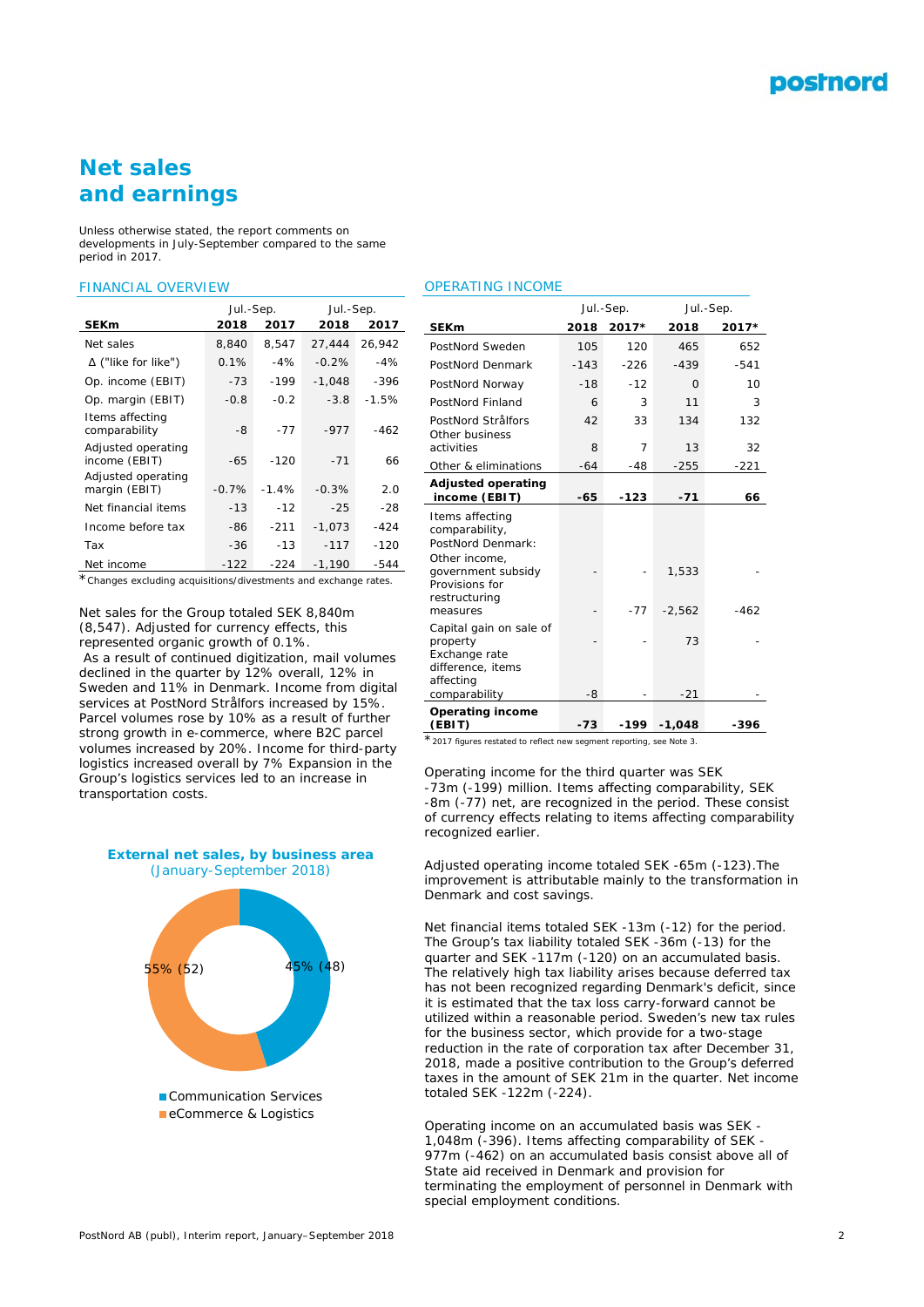

# **Cash flows and financial position**

#### CASH FLOWS

|                                        | Jul-Sep  |        | Jan-Sep |        |  |
|----------------------------------------|----------|--------|---------|--------|--|
| <b>SEKm</b>                            | 2018     | 2017   | 2018    | 2017   |  |
| Cash flow from<br>operating activities | $-371$   | $-370$ | 1.466   | 1.542  |  |
| Cash flow from<br>investing activities | $-358$   | 170    | -668    | $-515$ |  |
| Cash flow from<br>financing activities | $-779$   | $-13$  | -56     | 272    |  |
| Cash flow for<br>the period            | $-1,508$ | $-213$ | 742     | 1.299  |  |
| Cash and cash<br>equivalents, closing  |          |        |         |        |  |
| balance                                | 2,648    | 2.872  | 2.648   | 2.872  |  |

## NET DEBT

| <b>SEKm</b>                                                    | Sep. 30<br>2018 | June 30<br>2018 | Mar. 31<br>2018 | Dec. 31<br>2017 | Sep. 30<br>2017 |
|----------------------------------------------------------------|-----------------|-----------------|-----------------|-----------------|-----------------|
| Interest-bearing<br>debt<br>Pensions and<br>disability pension | 3.742           | 4.525           | 3.797           | 3.778           | 4,019           |
| plans                                                          | $-903$          | $-389$          | $-1.395$        | $-1.145$        | 201             |
| Long- and short-<br>term investments<br>Cash and cash          | $-355$          | $-204$          | $-334$          | $-494$          | $-422$          |
| equiv.                                                         | $-2,648$        | $-4,157$        | $-1,823$        | $-1,901$        | $-2,872$        |
| Net debt                                                       | $-164$          | $-225$          | 245             | 238             | 926             |
| Net debt ratio                                                 | $-2%$           | $-4%$           | 3%              | 3%              | 14%             |
|                                                                |                 |                 |                 |                 |                 |

Cash flows from operating activities before changes in working capital totaled SEK 77m (59). Working capital showed a change of SEK -448m (-429) during the quarter, mainly as a result of seasonal fluctuations.

Cash flow from operating activities totaled SEK -371m (-370).

Investments in property, plant and equipment and in non-current intangible assets during the period totaled SEK 211m (232). The investments were made above all in new terminals, vehicles, thirdparty logistics equipment and IT development.

Changes regarding acquisition and disposal of financial assets were attributable in the main to the Group's liquidity management. Investments in commercial paper increased by SEK 150m during the period. In the same period last year, these investments decreased by SEK 400m.

The Group's equity increased to SEK 6,564m from SEK 6,266m on June 30, 2018. The change arose primarily through net income for the period, revaluation of pension commitments and a positive translation difference as a result of the Norwegian krone strengthening against the Swedish krona.

The Group's net debt is positive at SEK 164m net.

Interest-bearing debt at the end of the period consisted of long-term loans of SEK 1,887m (3,712) and short-term loans of SEK 1,855m (307). During the quarter, an SEK 2,000m bank loan was repaid and refinancing obtained via the issue of MTN bonds totaling SEK 1,300m in the capital market. Pensions and disability pension plans benefited above all from strong yields from assets under management during the quarter. The closing balance of current liabilities in commercial paper increased to SEK 800m (300).

The net debt ratio at the end of the period was -2% (14), below the Group target of 10-50%.

Adjusted return on capital employed (ROCE) was 2.8% (-2.2).

At the end of the quarter, the Group's financial preparedness totaled SEK 4,799m (5,012), represented by cash and cash equivalents of SEK 2,648m (2,872), short-term investments of SEK 151m (141) and unutilized long-term confirmed credit facilities of SEK 2,000m (2,000).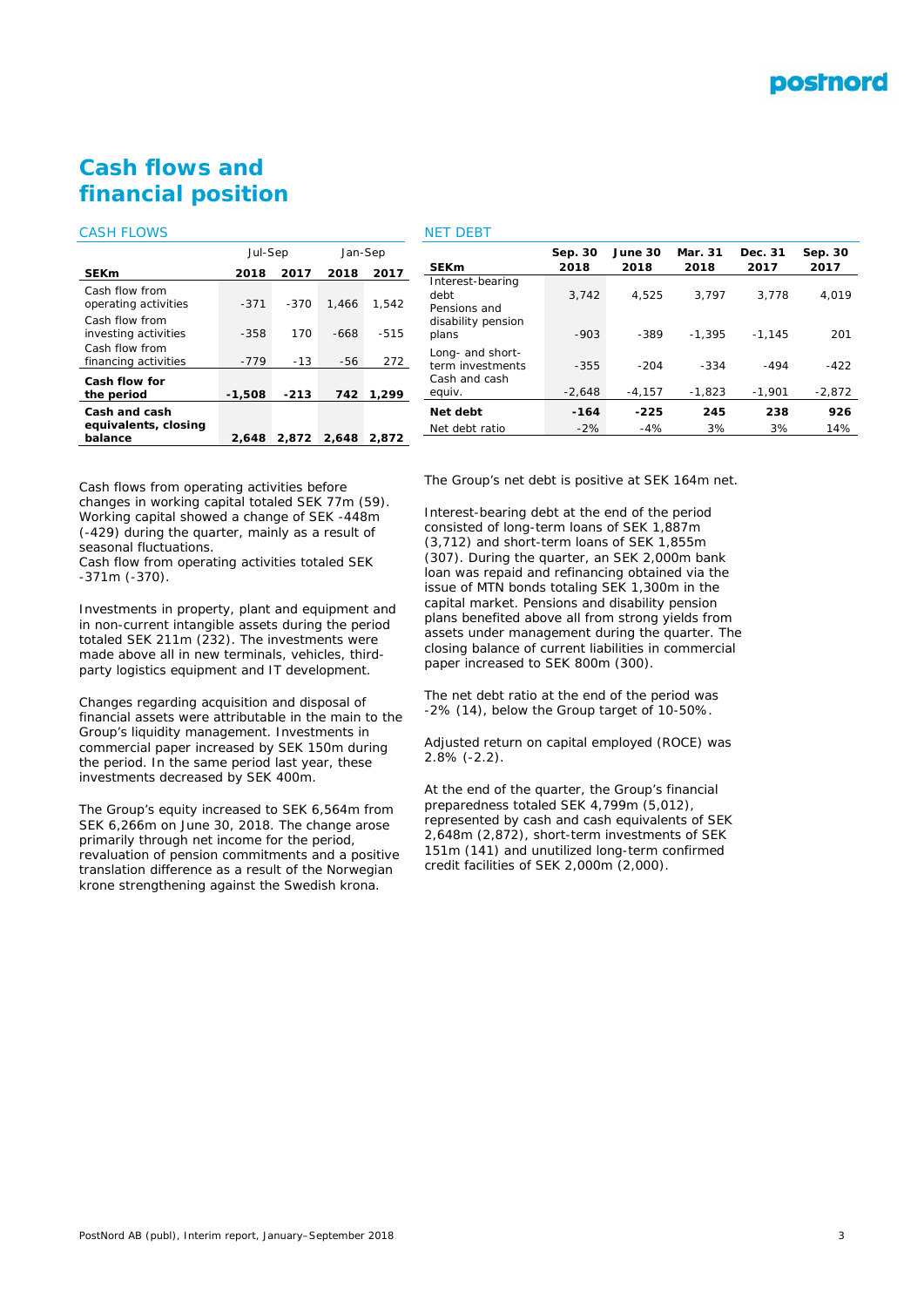

# **Sustainability**

The average number of employees (FTEs) totaled 30,084 (31,422), a fall of 1,338 since Q3 2017. The number of employees has been reduced to align the business with lower revenue from products adversely affected by digitization, and to boost the Group's competitiveness. Sick leave totaled 5.6% (5.0). The level is still high, but has gradually fallen and is now 0.1 percentage point lower than at year-end. In order to address the problem of sick leave, both rehabilitation and preventive measures have been taken. In the third quarter, the proportion of women at management levels 1-3 was 36.3%, an increase of 1% from the second quarter (35.3). The proportion of women at management levels 4-6 was 32.5%, a decrease from previous quarter (32.3).

During the first nine months of the year, carbon dioxide emissions totaled 252,839 tonnes, 5% lower than in the same period in 2017, and a reduction of 34% since the base year 2009. The target is a reduction of 40% by the end of 2020. All units apart from Sweden have cut their emissions. The explanation lies in the reduction obligation quota system introduced at mid-year 2018 in Sweden, which has made it more difficult to buy fuel with high biofuel blends. In Denmark, our climate impact is falling thanks to transport optimization measures and the new production model. Norway is anticipating high Christmas volumes, but the forecast is that we will meet our target. PostNord Strålfors' good results were attributable firstly to the relocation of production from Denmark to Ljungby in Sweden and secondly to a constant volume of transportation with a proportion of green electricity that has risen to 89% in Finland.

Delivery quality for stamped letters in Sweden has remained steady since January at around 99%, which is above the new legal requirement that 95% of stamped letters must be delivered to the intended recipient within two business days. The outcome for September was 99.4% and for the trailing 12-month period 98.6%. In Denmark, an all-new production model was implemented in January, requiring a huge transformation in the Danish production system. In September, quality rose to 96.5% for Denmark's Brevet. This was the third consecutive month with a result at or near 97%. Delivery on a trailing 12-month basis was 94.9%, which was above the legal requirement of 93%. In parcels, volumes continue to increase in pace with the growth in e-commerce. The weighted quality in parcels for the PostNord Group was 95.5% in September and 94.4% on a trailing 12 month basis.

The long-term goal - to be achieved by no later than 2020 - is for 80% of the Group's total purchasing to be made from suppliers who comply with the Code of Conduct. At the end of the third quarter, the proportion of total Group purchases from suppliers signed up to PostNord's Code of Conduct for Suppliers was around 70% (including procurement of services from service partners). During the third quarter, work on checking supplier compliance with the Code of Conduct for Suppliers continued. In the year to date, approximately 260 suppliers have been requested to perform a selfassessment and 20 have undergone an on-site audit. At the end of the quarter, 48% of total purchase volumes originated from suppliers who had successfully undergone PostNord's process to verify compliance with the Code of Conduct. The selection of sub-contract suppliers to undergo the audit is based on the perceived risk from their business.

# **Parent Company**

The Parent Company conducted very limited operations, in the form of intra-Group services. No net sales were recognized during the quarter or in the comparable quarter last year. Net income for the period totaled SEK -13m (-15) and on an accumulated basis SEK -41m (-74).

# **Related parties**

On October 20, 2017, PostNord's owners - the Swedish and Danish States - entered into an agreement under which they will make a contribution of SEK 2.2bn. According to the agreement, PostNord received SEK 1,533m from the Danish State in June 2018 on receiving the EU Commission's approval of the State subsidy to maintain the universal postal service. The subsidiary is provided specifically to cover the costs of terminating the employment of personnel in Denmark with special employment conditions. In addition, an SEK 267m contribution of shareholder's equity will be made by the Danish State and an SEK 400m contribution of shareholder's equity by the Swedish State. The capital contribution will be made on receiving approval from the EU Commission.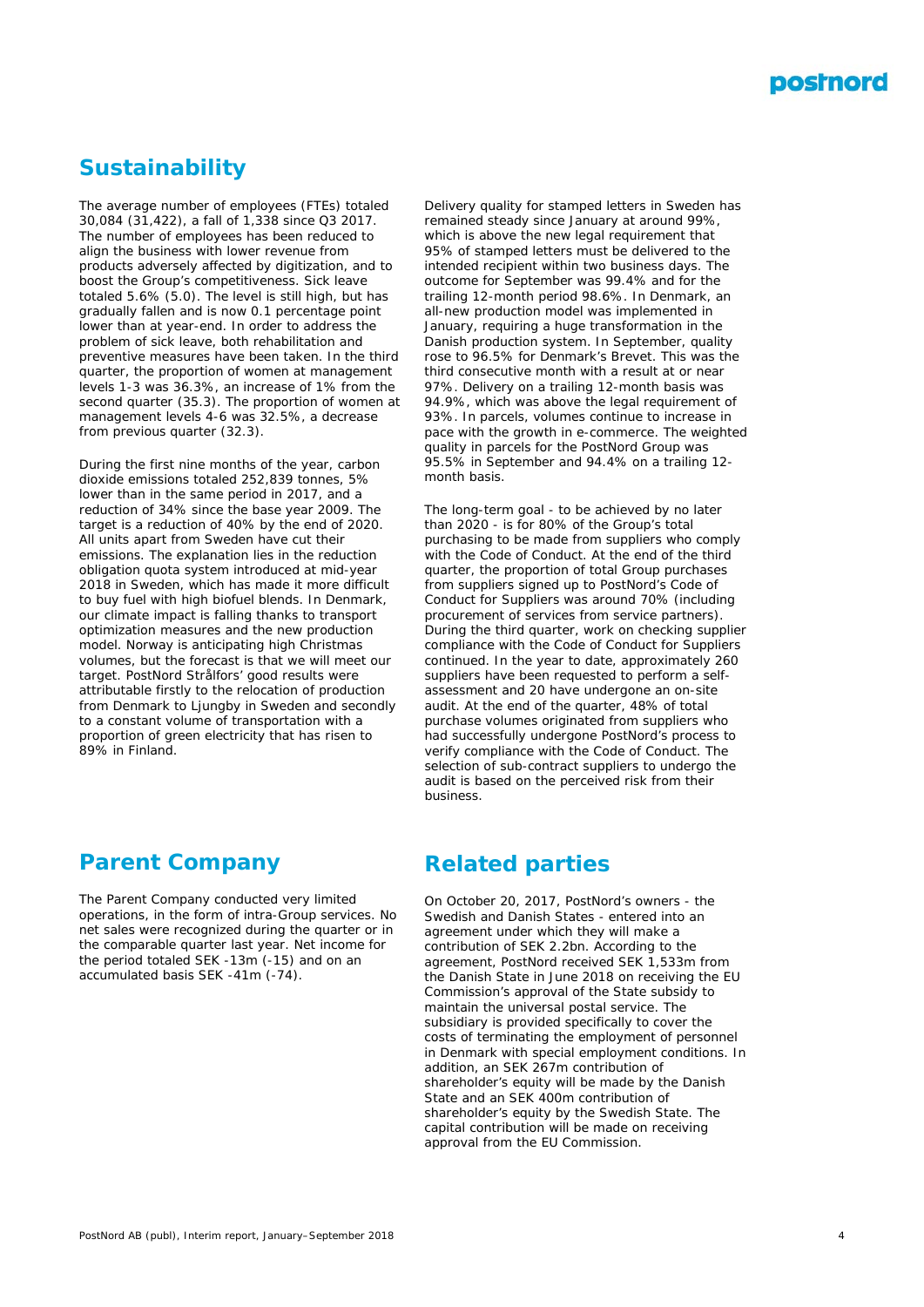# **postnord**

#### POSTNORD SWEDEN

|                                         | Jul.-Sep. |       | Jan.-Sep. |        |  |
|-----------------------------------------|-----------|-------|-----------|--------|--|
| <b>SEKm</b>                             | 2018      | 2017  | 2018      | 2017   |  |
| Net sales                               | 5,425     | 5.245 | 16.910    | 16,404 |  |
| ∆ ("like for like")                     | 3%        | $-1%$ | 3%        | $-2%$  |  |
| -Comm. Sw. (ext.)                       | 2,521     | 2.578 | 8.087     | 8.276  |  |
| $\Delta$ ("like for like")<br>$-eComm.$ | $-2%$     | $-6%$ | $-2%$     | $-6%$  |  |
| Log. (ext)                              | 2.649     | 2.436 | 8.044     | 7.424  |  |
| $\Delta$ ("like for like")              | 9%        | 7%    | 8%        | 5%     |  |
| - internal                              | 255       | 231   | 778       | 704    |  |
| Op. income (EBIT)                       | 105       | 120   | 465       | 652    |  |
| Op. margin (EBIT)                       | 1.9%      | 2.3%  | 2.7%      | 4.0%   |  |

\**Changes excluding acquisitions/divestments and exchange rates.*

#### POSTNORD DENMARK

|                                        |         | Jul.-Sep. | Jan.-Sep. |          |  |
|----------------------------------------|---------|-----------|-----------|----------|--|
| <b>SEKm</b>                            | 2018    | 2017      | 2018      | 2017     |  |
| Net sales                              | 1,993   | 1,977     | 6,203     | 6,301    |  |
| $\Delta$ ("like for like")             | -8%     | $-9%$     | $-8%$     | $-11%$   |  |
| -Comm. Sw. (ext.)                      | 832     | 906       | 2,640     | 3,064    |  |
| $\Delta$ ("like for like")<br>-eComm.& | $-16%$  | $-22%$    | $-19%$    | $-23%$   |  |
| Log.(ext.)                             | 1,051   | 965       | 3,207     | 2,908    |  |
| $\Delta$ ("like for like")             | 0%      | 6%        | 3%        | 7%       |  |
| – internal                             | 110     | 108       | 356       | 330      |  |
| Op. income (EBIT)                      | $-152$  | $-304$    | $-1,416$  | $-1,004$ |  |
| Op. margin (EBIT)                      | $-7.6%$ | $-15.4%$  | $-22.8%$  | $-15.9%$ |  |
| Items aff. comp.                       | -8      | $-77$     | $-977$    | $-462$   |  |
| Adj. Op. Inc. (EBIT)                   | $-143$  | $-226$    | $-439$    | -541     |  |
| Adj. Op. Marg. (EBIT)                  | -7.2%   | $-11.4%$  | $-7.1%$   | $-8.9%$  |  |

\**Changes excluding acquisitions/divestments and exchange rates.*

Net sales in Sweden increased by in all 3%. At Communication Services, sales decreased via continued digitization, resulting in a 12% decline in mail volumes, including addressed direct mail.

Sales for eCommerce & Logistics increased mainly through further strong growth in e-commerce, in which B2C parcels increased by 25%, although third-party logistics and heavy logistics are also showing growth.

The decrease in earnings for the quarter and on an accumulated basis arose primarily through the decrease in the amount of letters, but also because of costs incurred to ensure quality.

In Communication Services, sales fell as a result of a 11% decrease in Denmark's mail volumes and because Post Danmark, as part of its restructuring, decided that from the beginning of 2018 distribution of unaddressed direct mail and weekly newspapers would no longer be offered. In eCommerce & Logistics, like-for-like sales were on a level with those of the preceding year.

Items affecting comparability for the quarter, SEK -8m (-77) net are charged to operating income and consist of currency effects on items from the preceding quarter. These items comprise government subsidy received, provision for termination of employment of personnel with special employment conditions and capital gains on sales of properties.

Adjusted operating income for the quarter and on an accumulated basis indicates a lower loss as a result of cost savings in the transformation program.



#### **Sales and operating margin**

**Sales and operating margin**



Net sales Operating margin (Adjusted EBIT)

Operating margin (Adjusted EBIT)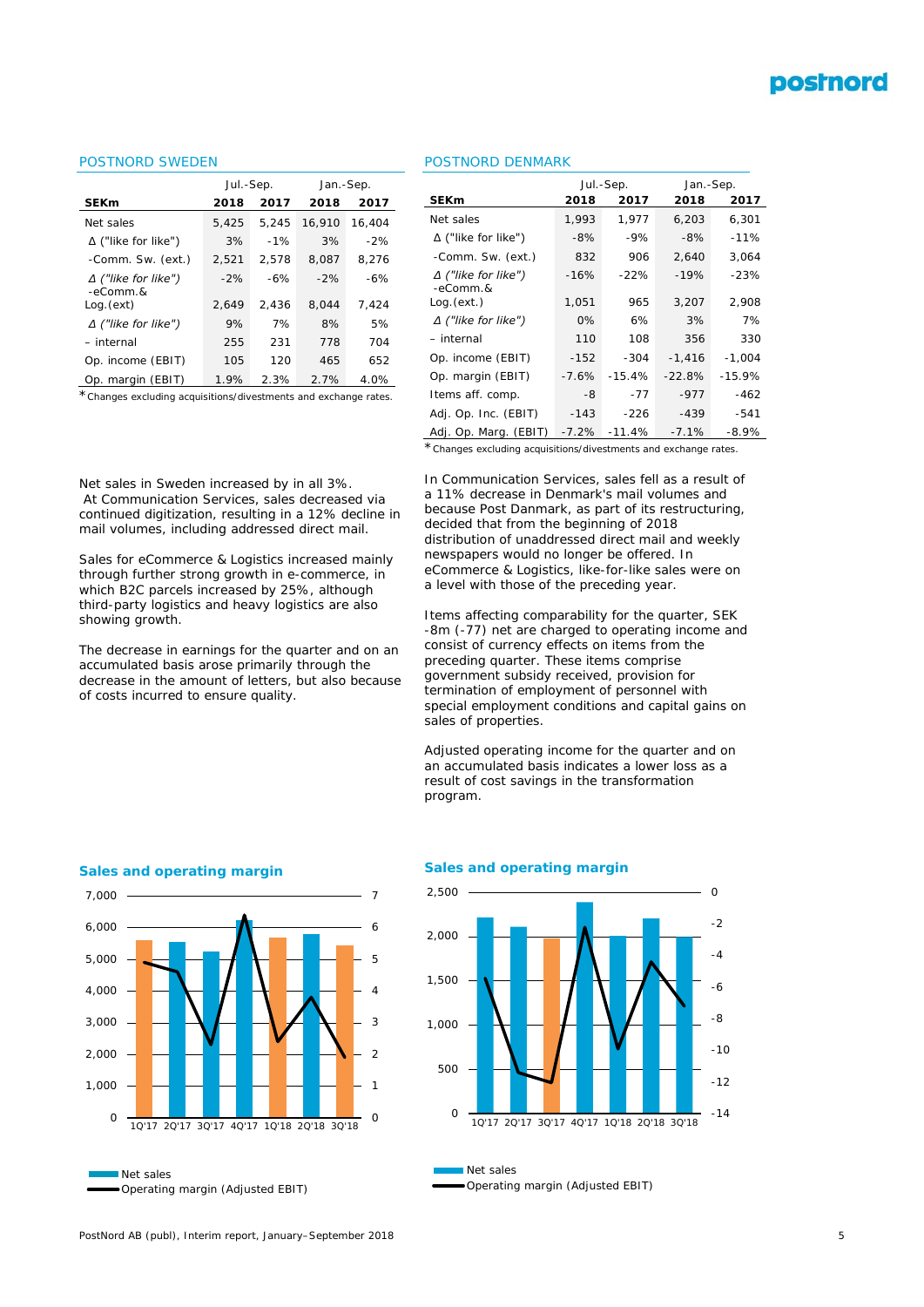

#### POSTNORD NORWAY

|                                         | Jul.-Sep. |         | Jan.-Sep. |         |  |
|-----------------------------------------|-----------|---------|-----------|---------|--|
| <b>SEKm</b>                             | 2018      | 2017    | 2018      | 2017    |  |
| Net sales                               | 1.019     | 920     | 3.050     | 2.810   |  |
| $\Delta$ ("like for like")              | 4%        | 0%      | 6%        | $-4%$   |  |
| -Comm. Sw. (ext.)                       | 16        | 10      | 38        | 34      |  |
| $\Delta$ ("like for like")<br>$-eComm.$ | 41%       | 3%      | 10%       | 25%     |  |
| Log. (ext.)                             | 829       | 758     | 2.485     | 2.347   |  |
| $\Delta$ ("like for like")              | 3%        | $-5%$   | 3%        | $-8%$   |  |
| - internal                              | 175       | 152     | 526       | 428     |  |
| Op. income (EBIT)                       | $-18$     | $-12$   | $\Omega$  | 10      |  |
| Op. margin (EBIT)                       | $-1.8%$   | $-1.3%$ | 0.0%      | $-0.4%$ |  |

\**Changes excluding acquisitions/divestments and exchange rates.*

Sales increased during the quarter, mainly through growth in B2C parcels. Continued competition in the market led to lower average revenue.

The lower operating income in the quarter was due to lower-than-anticipated volumes.

#### POSTNORD STRÅLFORS

|                            | Jul.-Sep. |       | Jan.-Sep. |       |  |
|----------------------------|-----------|-------|-----------|-------|--|
| <b>SEKm</b>                | 2018      | 2017  | 2018      | 2017  |  |
| Net sales                  | 474       | 478   | 1.523     | 1,553 |  |
| $\Delta$ ("like for like") | $-5%$     | 2%    | $-5%$     | $-2%$ |  |
| -Comm. Sw. (ext.)          | 440       | 444   | 1.419     | 1.451 |  |
| $\Delta$ ("like for like") | $-5%$     | $-4%$ | $-5%$     | $-3%$ |  |
| - internal                 | 34        | 34    | 104       | 102   |  |
| Op. income (EBIT)          | 42        | 33    | 134       | 132   |  |
| Op. margin (EBIT)          | 8.9%      | 6.9%  | 8.8%      | 8.5%  |  |

\**Changes excluding acquisitions/divestments and exchange rates.*

Like-for-like sales showed a certain decline as a result of digitization which led to reduced volume in physical items.

The improved operating income for the quarter was attributable mainly to good growth in digital services.

#### POSTNORD FINLAND

|                                          | Jul.-Sep. |        | Jan.-Sep. |        |  |
|------------------------------------------|-----------|--------|-----------|--------|--|
| <b>SEKm</b>                              | 2018      | 2017   | 2018      | 2017   |  |
| Net sales                                | 291       | 250    | 853       | 751    |  |
| $\Delta$ ("like for like")               | 7%        | 3%     | 6%        | 2%     |  |
| -Comm. Sw. (ext.)                        | 2         | 2      | 8         | 9      |  |
| $\Delta$ ("like for like")<br>$-eComm.8$ | $-5%$     | $-28%$ | $-20%$    | $-19%$ |  |
| Log (ext.)                               | 187       | 166    | 566       | 511    |  |
| $\Delta$ ("like for like")               | 3%        | $-3%$  | 4%        | $-3%$  |  |
| - internal                               | 102       | 82     | 279       | 231    |  |
| Op. income (EBIT)                        | 6         | 3      | 11        | 3      |  |
| Op. margin (EBIT)                        | 2.1%      | 1.2%   | 1.3%      | 0.4%   |  |

\**Changes excluding acquisitions/divestments and exchange rates.*

Sales increased during the quarter, mainly through strong growth in B2C parcels.

The improvement in operating income was the result of growth above all in B2C parcels and efficiency improvements in transport.

#### OTHER BUSINESS ACTIVITIES

|                                          | Jul.-Sep. |      | Jan.-Sep. |       |  |
|------------------------------------------|-----------|------|-----------|-------|--|
| <b>SEKm</b>                              | 2018      | 2017 | 2018      | 2017  |  |
| Net sales                                | 317       | 284  | 955       | 922   |  |
| $\Delta$ ("like for like")               | 3%        | 11%  | 4%        | 2%    |  |
| -Comm. Sw. (ext.)                        | 58        | 57   | 177       | 172   |  |
| $\Delta$ ("like for like")<br>$-eComm.8$ | 1%        | 0%   | 3%        | $-4%$ |  |
| Log (ext.)                               | 258       | 226  | 774       | 748   |  |
| $\Delta$ ("like for like")               | 3%        | 10%  | 0%        | ሰ%    |  |
| $-$ internal                             | 1         |      | 5         |       |  |
| Op. income (EBIT)                        | 8         | 7    | 13        | 32    |  |
| Op. margin (EBIT)                        | 2.5%      | 2.5% | 1.4%      | 3.5%  |  |

\**Changes excluding acquisitions/divestments and exchange rates.*

Sales overall increased, although underlying differences between the markets were evident. APAC (Asia Pacific) shows good growth, but operations in the EU report lower sales.

The improvement in income arose mainly through the increase in revenue.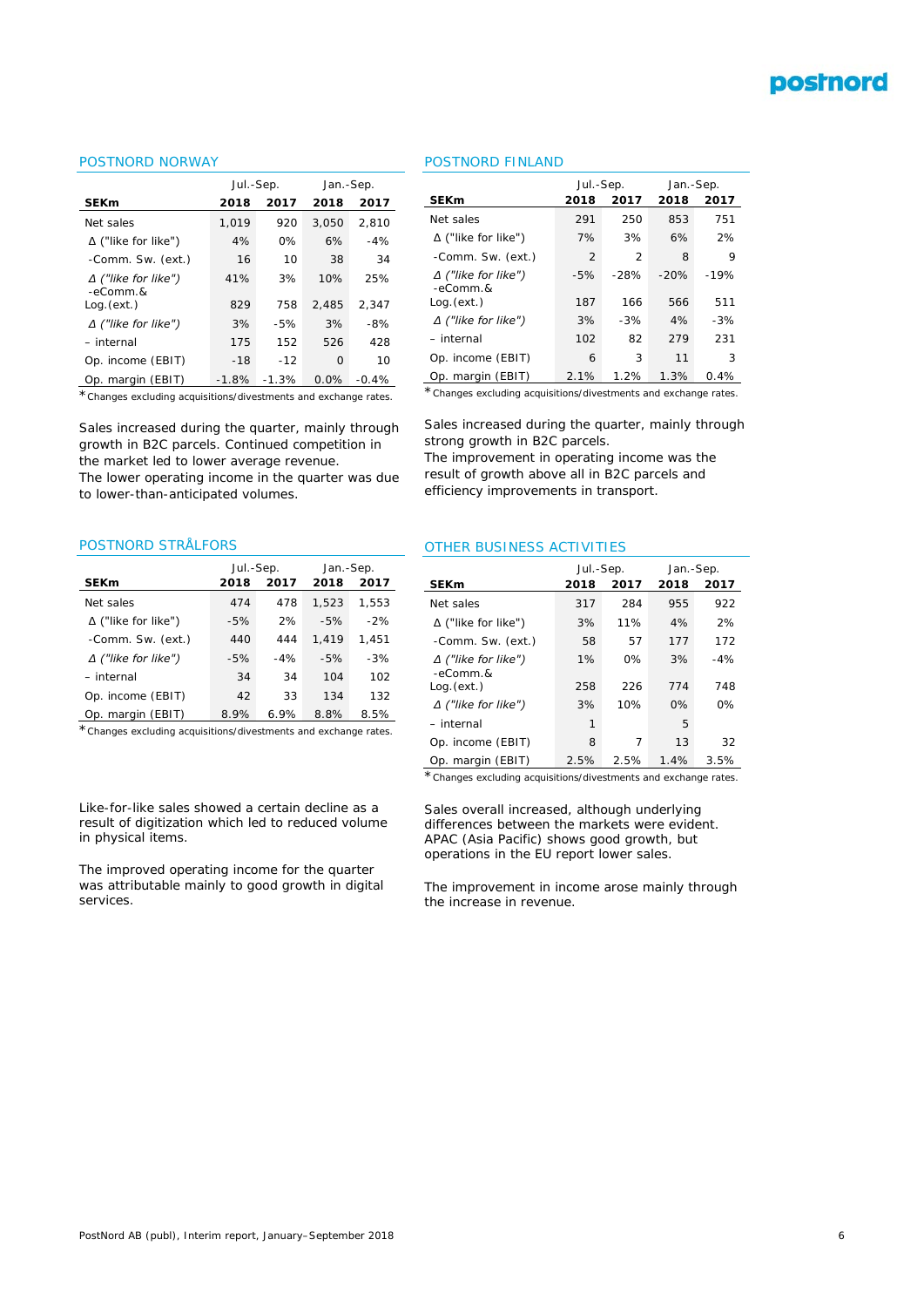

#### MAJOR EVENTS AFTER THE REPORTING PERIOD PostNord has no major events after the reporting period to report.

Solna, October 26, 2018 PostNord AB (publ), CIN 556771-2640

**Håkan Ericsson** *President and Group CEO*

This information is such that PostNord AB (publ) is obliged to make public pursuant to the EU Market Abuse Regulation and the Securities Markets Act. The information was submitted for publication, through the agency of the contact person set out below, at 8.00 a.m. CET on October 26, 2018.

### FINANCIAL CALENDAR

Year-end report 2018<br>
Annual and Sustainability Report 2018<br>
Week 12 2019 Annual and Sustainability Report 2018<br>
Annual General Meeting<br>
April 24 2019 Annual General Meeting<br>
1991 - There April 24 2019<br>
April 24 2019 Interim report January-March 2019 Interim report January-June 2019 July 17 2019 Interim report January September 2019

#### CONTACT DETAILS

CFO Sweden<br>Gunilla Berg, +46 (0)10 436 00 00 Visiting

Chief Communications Officer Thomas Backteman, +46 (70) 831 11 66 Denmark

Contact: [ir@postnord.com](mailto:ir@postnord.com)<br>www.postnord.com

Mailing and visiting address: Visiting address: Terminalvägen 24, Solna Tel.: +46 (0)10 436 00 00

Hedegaardsvej 88<br>DK-2300 Copenhagen S Tel.: +45 (0)70 70 70 30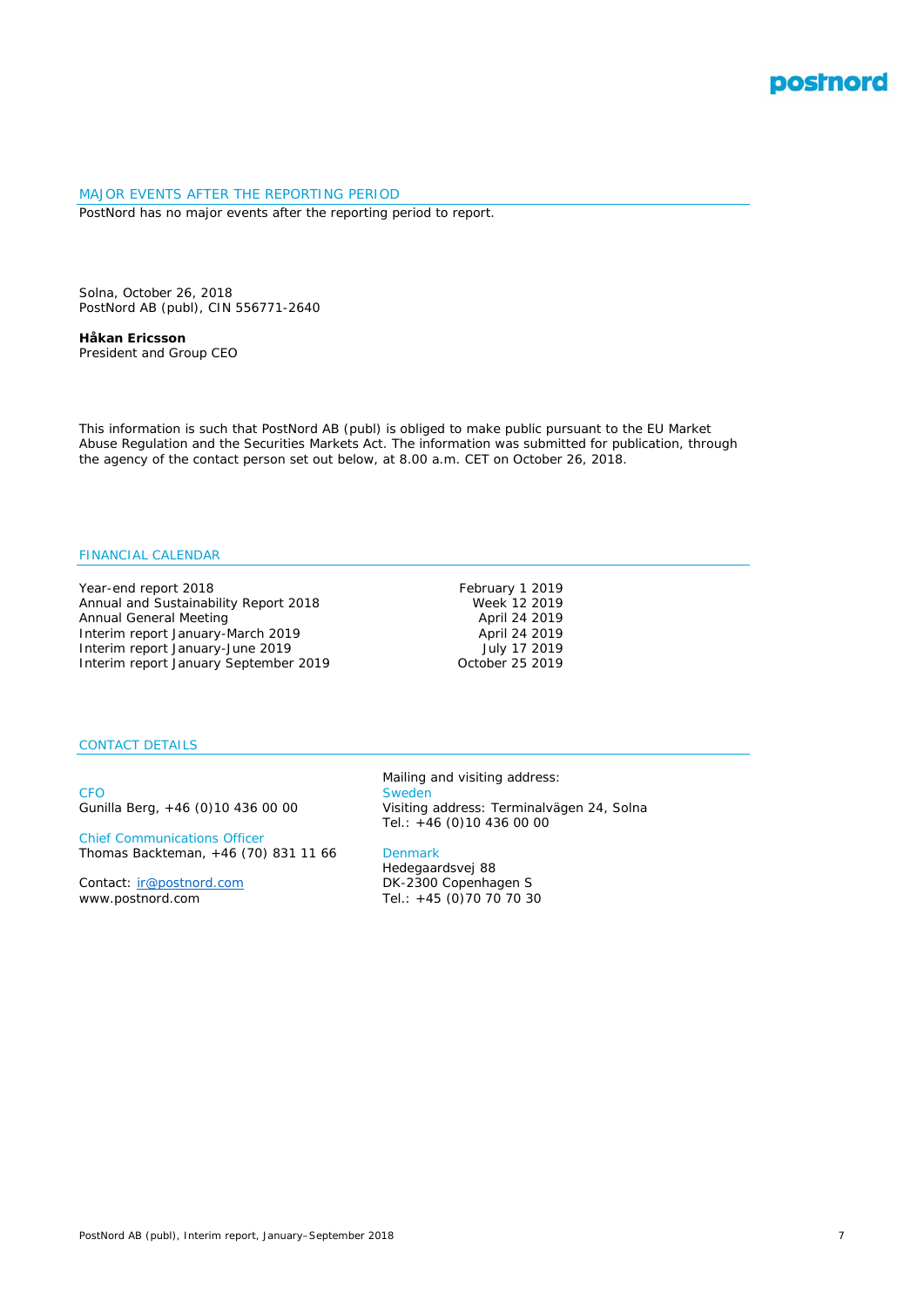

# **Review report**

PostNord AB CIN 556771-2640

#### **Introduction**

We have reviewed the interim financial information (interim report) for PostNord AB on September 30, 2018 and the nine-month period that ended on that date. The Board of Directors and the CEO are responsible for the preparation and presentation of this interim report in accordance with IAS 34 and the Swedish Annual Accounts Act. Our responsibility is to express an opinion on this interim report on the basis of our limited review.

#### **Focus and scope of the review**

We performed our review in accordance with the International Standard on Review Engagements ISRE 2410 *Review of Interim Financial Information Performed by the Independent Auditor of the Entity*. A review comprises making enquiries, mainly to those responsible for financial and accounting matters, performing an analytical review and undertaking other review measures. A review has different focus to and substantially more limited scope than the focus and scope of an audit conducted in accordance with International Standards on Auditing (ISAs) and other generally accepted auditing standards. The assessment performed in a review does not enable us to obtain a level of assurance that would make us aware of all key circumstances that may have been possible to identify had an audit been performed. The conclusion expressed on the basis of a review does not therefore give the same assurance as a conclusion expressed on the basis of an audit.

#### **Conclusion**

On the basis of our review, nothing has come to light that gives us reason to believe that the interim report has not, in all material aspects, been drawn up for the Group according to IAS 34 and the Swedish Annual Accounts Act, and for the Parent Company according to the Swedish Annual Accounts Act.

Stockholm, October 26, 2018

KPMG AB

Tomas Gerhardsson Authorized Public Accountant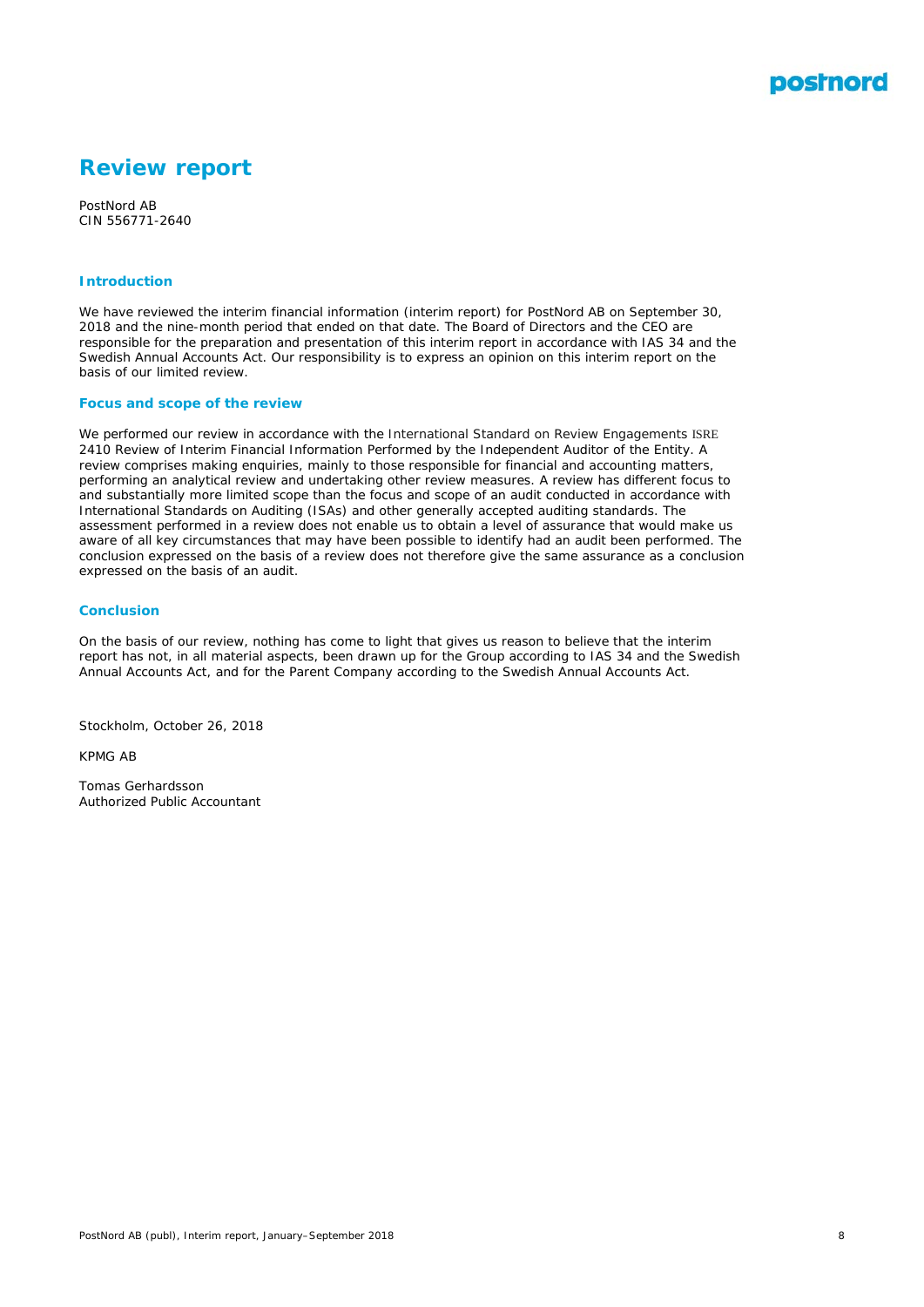# **Group financial statements**

# **Income statement**

|                                            |                | Jul-sep  | Jul-sep     | Jan-sep        | Jan-sep        | Jan-dec   |
|--------------------------------------------|----------------|----------|-------------|----------------|----------------|-----------|
| <b>SEKm</b>                                | <b>Note</b>    | 2018     | 2017        | 2018           | 2017           | 2017      |
|                                            | $\mathbf{1}$   |          |             |                |                |           |
| Net sales                                  |                | 8,840    | 8,547       | 27,444         | 26,942         | 37,007    |
| Other income                               |                | 112      | 76          | 1,949          | 208            | 324       |
| Income                                     | 3              | 8,952    | 8,623       | 29,394         | 27,150         | 37,331    |
| Personnel expenses                         | $\overline{4}$ | $-3,730$ | $-3,828$    | $-14,509$      | $-12,577$      | $-16,792$ |
| Transport expenses                         |                | $-2,783$ | $-2,588$    | $-8,286$       | $-7,654$       | $-10,542$ |
| Other expenses                             |                | $-2,204$ | $-2,085$    | $-6,712$       | $-6,328$       | $-8,804$  |
| Depreciation, amortization and impairments |                | $-309$   | $-321$      | $-935$         | $-987$         | $-1,317$  |
| <b>Expenses</b>                            |                | $-9,025$ | $-8,822$    | $-30,442$      | $-27,546$      | $-37,455$ |
| <b>OPERATING INCOME</b>                    |                | $-73$    | $-199$      | $-1,048$       | -396           | $-124$    |
| Financial income                           |                | 6        | 17          | 19             | 34             | 60        |
| Financial expenses                         |                | $-19$    | $-29$       | $-44$          | $-62$          | $-72$     |
| Net financal items                         |                | $-13$    | $-12$       | $-25$          | $-28$          | $-12$     |
| <b>INCOME BEFORE TAX</b>                   |                | -86      | $-211$      | $-1,073$       | $-424$         | $-136$    |
| Tax                                        |                | $-36$    | $-13$       | $-117$         | $-120$         | $-201$    |
| <b>NET INCOME</b>                          |                | $-122$   | $-224$      | $-1,190$       | $-544$         | $-337$    |
| <b>Attributable to</b>                     |                |          |             |                |                |           |
| Parent company shareholders                |                | $-123$   | $-224$      | $-1,192$       | $-546$         | $-339$    |
| Non-controlling interests                  |                | 1        | $\mathbf 0$ | $\overline{2}$ | $\overline{2}$ | 2         |
| Earnings per share, SEK                    |                | $-0.06$  | $-0.11$     | $-0.59$        | $-0.27$        | $-0.17$   |

# **Statement of comprehensive income**

|                                                              | Jul-sep | Jul-sep     | Jan-sep        | Jan-sep | Jan-dec |
|--------------------------------------------------------------|---------|-------------|----------------|---------|---------|
| <b>SEKm</b>                                                  | 2018    | 2017        | 2018           | 2017    | 2017    |
| <b>NET INCOME</b>                                            | $-122$  | $-224$      | $-1,190$       | $-544$  | $-337$  |
| <b>OTHER COMPREHENSIVE INCOME</b>                            |         |             |                |         |         |
| I tems that cannot be transferred to net income              |         |             |                |         |         |
| Revaluation of pension liabilities                           | 594     | $-301$      | 173            | $-196$  | 214     |
| Change in deferred tax                                       | $-131$  | 66          | $-38$          | 43      | $-47$   |
| Total                                                        | 463     | $-235$      | 135            | $-153$  | 167     |
| I tems that have been or may be transferred to net<br>income |         |             |                |         |         |
| Cash flow hedges after tax                                   | $-3$    |             | $-2$           | 3       | 4       |
| <b>Translation differences</b>                               | $-40$   | $-1$        | 258            | $-107$  | $-118$  |
| Total                                                        | $-43$   | 0           | 256            | $-104$  | $-114$  |
| <b>TOTAL OTHER COMPREHENSIVE INCOME</b>                      | 420     | $-235$      | 391            | $-257$  | 53      |
| <b>COMPREHENSIVE TOTAL INCOME</b>                            | 298     | $-459$      | $-799$         | $-801$  | $-284$  |
| <b>Attributable to</b>                                       |         |             |                |         |         |
| Parent company shareholders                                  | 297     | $-459$      | $-801$         | $-803$  | $-286$  |
| Non-controlling interests                                    | 1       | $\mathbf 0$ | $\overline{2}$ | 2       | 2       |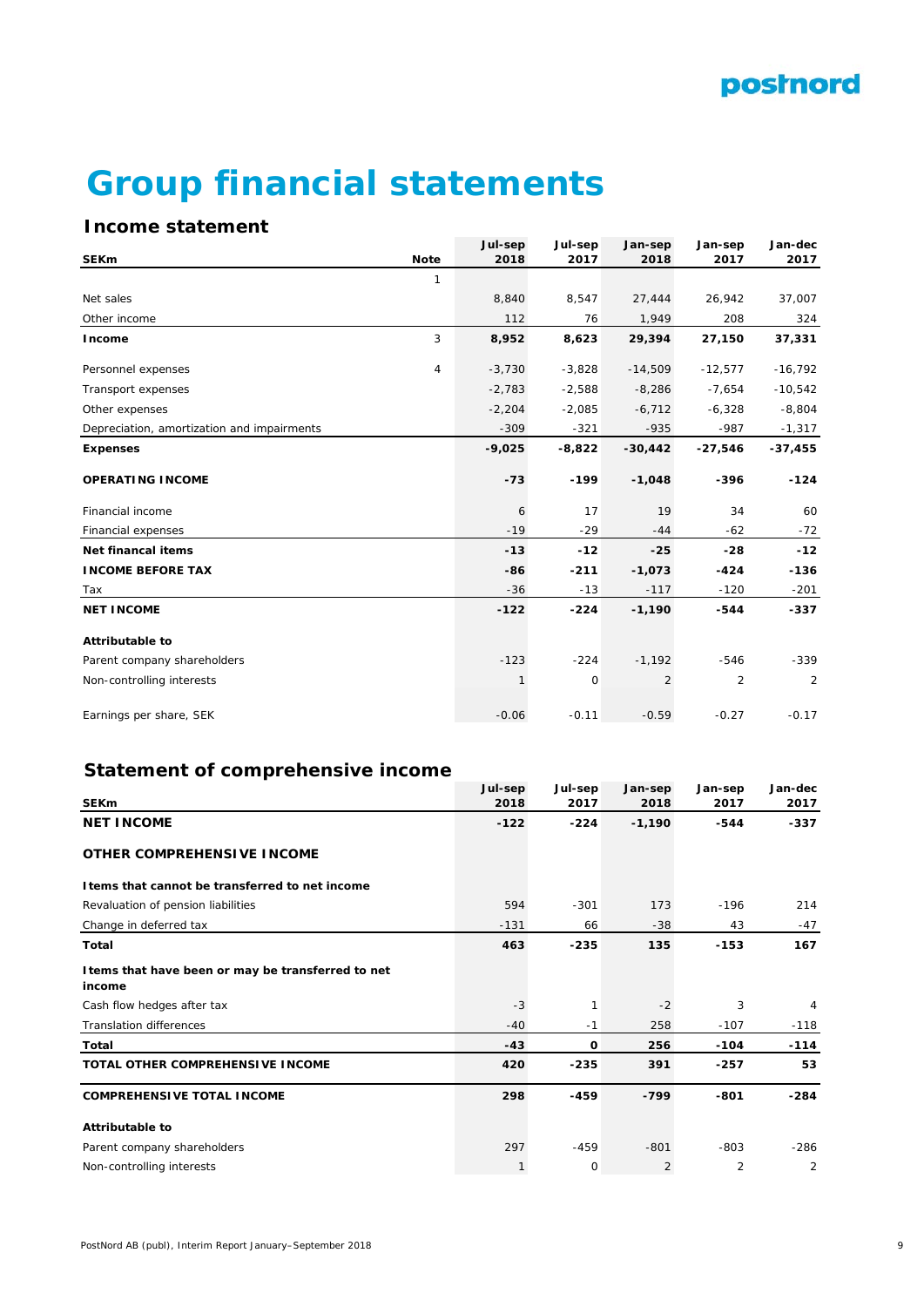

# **Statement of financial position**

| <b>SEKm</b>                                       | <b>Note</b>    | 30 sep<br>2018 | 30 jun<br>2018 | 31 mar<br>2018           | 31 dec<br>2017           | 30 sep<br>2017 |
|---------------------------------------------------|----------------|----------------|----------------|--------------------------|--------------------------|----------------|
|                                                   | $\mathbf{1}$   |                |                |                          |                          |                |
| <b>ASSETS</b>                                     |                |                |                |                          |                          |                |
| Goodwill                                          |                | 2,653          | 2,668          | 2,634                    | 2,560                    | 2,568          |
| Other intangible assets                           |                | 744            | 762            | 778                      | 792                      | 808            |
| Property, plant and equipment                     |                | 7,902          | 8,028          | 7,871                    | 7,822                    | 7,647          |
| ventures                                          |                | 81             | 81             | 92                       | 81                       | 75             |
| <b>Financial investments</b>                      | 6              | 204            | 200            | 198                      | 198                      | 282            |
| Non-current receivables                           |                | 1,179          | 1,078          | 1,551                    | 1,285                    | 869            |
| Deferred tax assets                               |                | 75             | 101            | 112                      | 123                      | 77             |
| Total non-current assets                          |                | 12,838         | 12,918         | 13,236                   | 12,861                   | 12,326         |
|                                                   |                |                |                |                          |                          |                |
| Inventories                                       |                | 108            | 103            | 91                       | 88                       | 93             |
| Tax assets                                        |                | 218            | 229            | 232                      | 226                      | 190            |
| Trade receivables                                 | 6              | 4,776          | 4,734          | 4,368                    | 4,833                    | 4,418          |
| Prepaid expenses and accrued income <sup>1)</sup> |                | 1,617          | 1,758          | 1,584                    | 1,402                    | 1,332          |
| Other receivables <sup>1)</sup>                   |                | 188            | 240            | 165                      | 167                      | 213            |
| Short-term investments                            | 6              | 151            | 4              | 136                      | 296                      | 141            |
| Cash and cash equivalents                         | 6              | 2,648          | 4,157          | 1,823                    | 1,901                    | 2,872          |
| Assets held for sale                              |                | 100            | 108            | 129                      | 125                      | 137            |
| <b>Total current assets</b>                       |                | 9,806          | 11,333         | 8,528                    | 9,038                    | 9,396          |
| <b>TOTAL ASSETS</b>                               |                | 22,644         | 24,251         | 21,764                   | 21,899                   | 21,722         |
| <b>EQUITY AND LIABILITIES</b>                     |                |                |                |                          |                          |                |
| <b>EQUITY</b>                                     |                |                |                |                          |                          |                |
| Capital stock                                     |                | 2,000          | 2,000          | 2,000                    | 2,000                    | 2,000          |
| Other contributed equity                          |                | 9,954          | 9,954          | 9,954                    | 9,954                    | 9,954          |
| Reserves                                          |                | $-1,491$       | $-1,448$       | $-1,558$                 | $-1,747$                 | $-1,737$       |
| Retained earnings                                 |                | $-3,902$       | -4,242         | $-2,970$                 | -2,845                   | -3,372         |
| Total equity attributable to parent company       |                | 6,561          | 6,264          | 7,426                    | 7,362                    | 6,845          |
| shareholders                                      |                |                |                |                          |                          |                |
| <b>Non-controlling interests</b>                  |                | 3              | 2              | 4                        | 3                        | 3              |
| <b>TOTAL EQUITY</b>                               |                | 6,564          | 6,266          | 7,430                    | 7,365                    | 6,848          |
|                                                   |                |                |                |                          |                          |                |
| <b>LIABILITIES</b>                                |                |                |                |                          |                          |                |
| Non-current interest-bearing liabilities          | 6              | 1,887          | 1,594          | 3,574                    | 3,556                    | 3,712          |
| Other non-current liabilities                     |                | 54             | 53             | 52                       | 52                       | 44             |
| Pensions                                          |                | 144            | 660            | $\overline{\phantom{a}}$ | $\overline{\phantom{a}}$ | 996            |
| Other provisions                                  | $\overline{4}$ | 2,743          | 3,332          | 1,565                    | 1,724                    | 1,361          |
| Deferred tax liabilities                          |                | 679            | 579            | 831                      | 744                      | 529            |
| <b>Total non-current liabilities</b>              |                | 5,507          | 6,218          | 6,022                    | 6,076                    | 6,642          |
| Current interest-bearing liabilities              | 6              | 1,855          | 2,931          | 223                      | 222                      | 307            |
| Trade payables                                    | 6              | 2,374          | 2,687          | 2,394                    | 2,638                    | 2,164          |
| Tax liabilities                                   |                | 0              | 58             | 30                       | 42                       | 52             |
| Other current liabilities                         | 6              | 1,783          | 1,509          | 1,585                    | 1,457                    | 1,706          |
| Accrued expenses and prepaid income               |                | 2,992          | 3,471          | 3,547                    | 3,507                    | 3,191          |
| Other provisions                                  | 4              | 1,569          | 1,111          | 533                      | 592                      | 812            |
| <b>Total current liabilities</b>                  |                | 10,573         | 11,767         | 8,312                    | 8,458                    | 8,232          |
|                                                   |                |                |                |                          |                          |                |
| <b>TOTAL LIABILITIES</b>                          |                | 16,080         | 17,985         | 14,334                   | 14,534                   | 14,874         |
| TOTAL EQUITY AND LIABILITIES                      |                | 22,644         | 24,251         | 21,764                   | 21,899                   | 21,722         |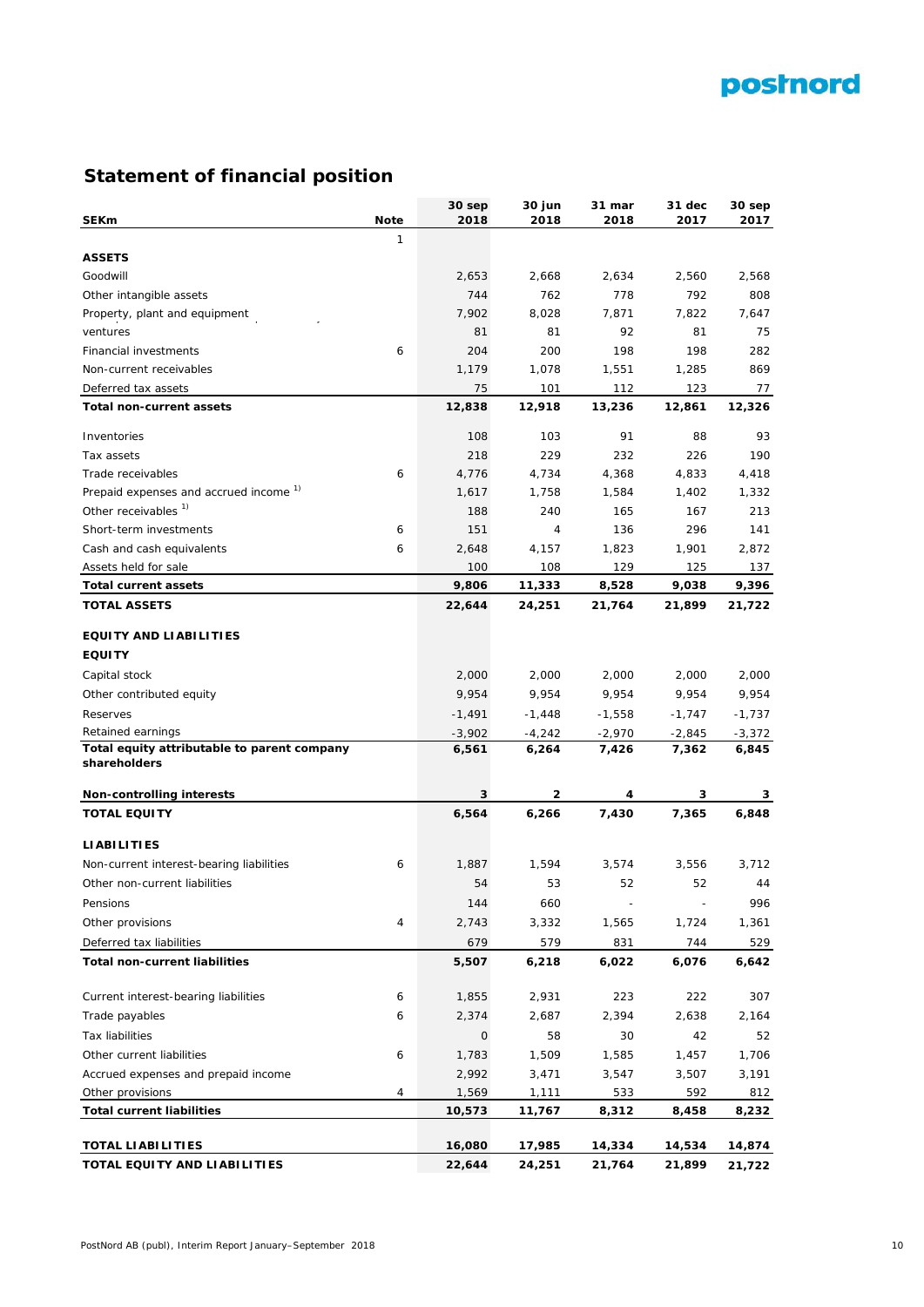

# **Statement of cash flows**

|                                                                          | Jul-sep  | Jul-sep  | Jan-sep        | Jan-sep  | Jan-dec  |
|--------------------------------------------------------------------------|----------|----------|----------------|----------|----------|
| <b>SEKm</b>                                                              | 2018     | 2017     | 2018           | 2017     | 2017     |
| <b>OPERATING ACTIVITIES</b>                                              |          |          |                |          |          |
| Income before tax                                                        | $-86$    | $-211$   | $-1,073$       | $-424$   | $-136$   |
| Adjustments for non-cash items <sup>1)</sup>                             | 263      | 463      | 3,279          | 2,274    | 1,933    |
| Paid income tax                                                          | $-100$   | $-193$   | $-269$         | $-303$   | -398     |
| Cash flow from operating activities before<br>changes in working capital | 77       | 59       | 1,937          | 1,547    | 1,399    |
|                                                                          |          |          |                |          |          |
| Cash flow from changes in working capital                                |          |          |                |          |          |
| $Increase(-)/decrease(+)$ in inventories                                 | $-4$     | $-2$     | $-20$          | 8        | 13       |
| $Increase(-)/decrease(+)$ in other operating receivables                 | 57       | 72       | 32             | 667      | 93       |
| Increase(+)/decrease(-) in other operating liabilities                   | $-520$   | $-502$   | $-470$         | $-663$   | $-106$   |
| Other changes in working capital                                         | 19       | 3        | $-13$          | $-17$    | -38      |
| Changes in working capital                                               | $-448$   | -429     | $-471$         | -5       | -38      |
|                                                                          |          |          |                |          |          |
| Cash flow from operating activities                                      | -371     | -370     | 1,466          | 1,542    | 1,361    |
| <b>INVESTING ACTIVITIES</b>                                              |          |          |                |          |          |
| Acquisition of property, plant and equipment                             | $-171$   | $-201$   | $-711$         | $-534$   | $-958$   |
| Sale of property, plant and equipment                                    | 5        | 2        | 21             | 12       | 23       |
| Acquisition of other intangible fixed assets                             | $-40$    | $-31$    | $-117$         | $-176$   | $-238$   |
| Acquisition of financial assets                                          | $-152$   |          | $-156$         | $-417$   | -589     |
| Sale of financial assets                                                 |          | 400      | 295            | 600      | 695      |
| Cash flow from investing activities                                      | -358     | 170      | $-668$         | $-515$   | $-1,067$ |
| <b>FINANCING ACTIVITIES</b>                                              |          |          |                |          |          |
| Amortized debts                                                          | $-2,075$ | $-2,225$ | $-2,229$       | $-2,225$ | $-2,483$ |
| New loans                                                                | 1,296    | 2,225    | 2,171          | 2,525    | 2,525    |
| Dividend paid                                                            |          |          | $-2$           | $-2$     | $-2$     |
| Increase(+)/decrease(-) in other interest-bearing liabilities            |          | $-13$    | $\overline{4}$ | $-26$    | -9       |
| Cash flow from financing activities                                      | $-779$   | $-13$    | -56            | 272      | 31       |
|                                                                          |          |          |                |          |          |
| CASH FLOW FOR THE PERIOD                                                 | $-1,508$ | $-213$   | 742            | 1,299    | 325      |
| Cash and cash equivalents, opening balance                               | 4,157    | 3,086    | 1,901          | 1,577    | 1,577    |
| Translation difference in cash and cash equivalents                      | $-1$     | $-1$     | 5              | -4       | $-1$     |
| Cash and cash equivalents, closing balance                               | 2,648    | 2,872    | 2,648          | 2,872    | 1,901    |
|                                                                          |          |          |                |          |          |
|                                                                          |          |          |                |          |          |
| <sup>1)</sup> Adjustments for non-cash items                             |          |          |                |          |          |
| Depreciation and impairments of non-current                              |          |          |                |          |          |
| assets                                                                   | 309      | 321      | 935            | 987      | 1,317    |
| Change in pension liability                                              | 111      | $-2$     | 446            | 1,228    | 774      |
| Other provisions                                                         | $-161$   | 127      | 1,966          | 41       | $-219$   |
| Other                                                                    | 4        | 17       | -68            | 18       | 61       |
| Total                                                                    | 263      | 463      | 3,279          | 2,274    | 1,933    |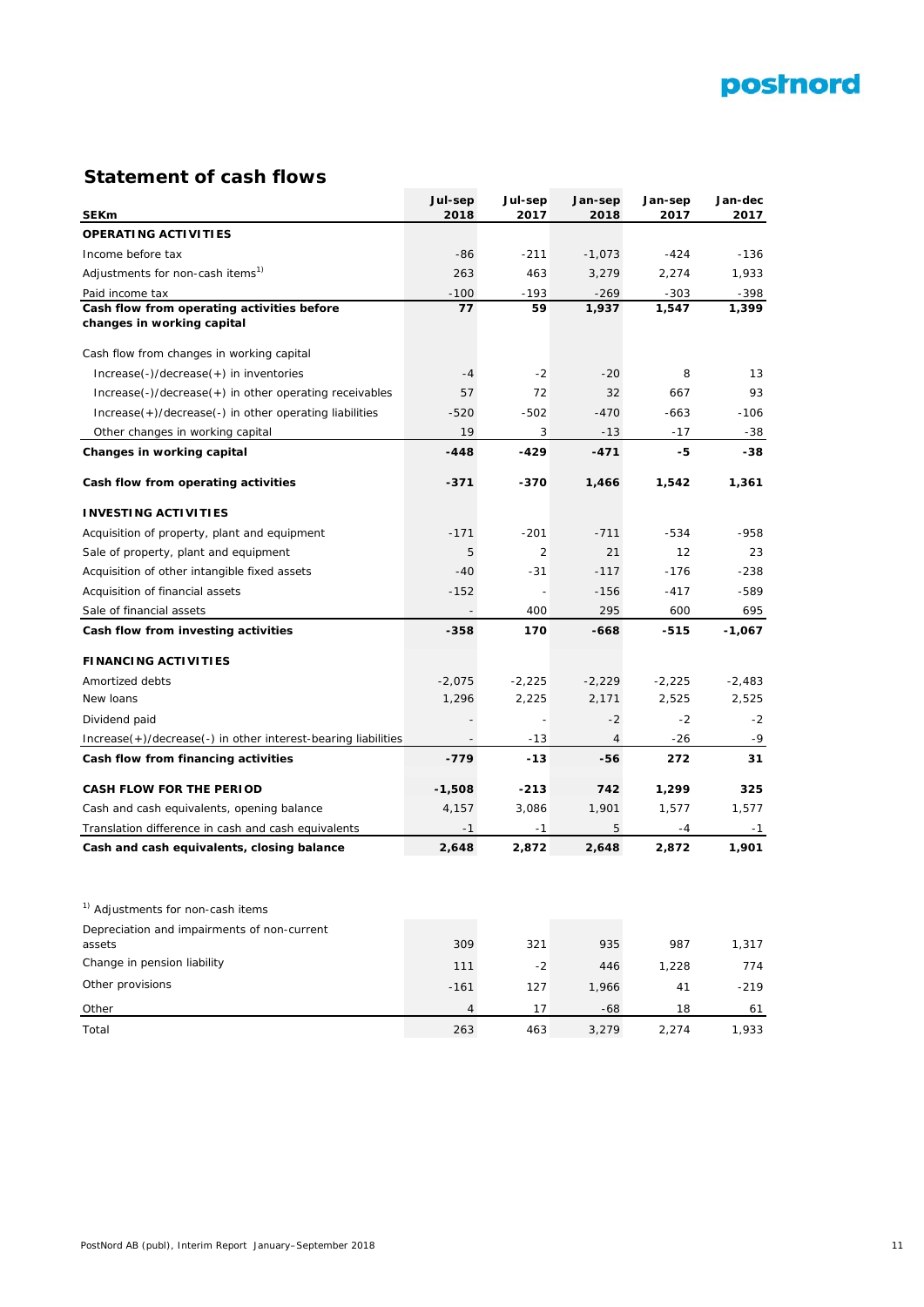

# **Statement of changes in equity**

## **Equity attributable to the parent company's shareholders**

| <b>SEKm</b>                                  | Capital<br>stock $^{1}$ | Contribut<br>ed eauity | Translation<br>differences | Hedging<br>reserve | Retained<br>earnings | Non-<br>controlling<br>interests | Total<br>equity |
|----------------------------------------------|-------------------------|------------------------|----------------------------|--------------------|----------------------|----------------------------------|-----------------|
|                                              |                         |                        |                            |                    |                      |                                  |                 |
| Opening balance Jan 1, 2017                  | 2,000                   | 9,954                  | $-1,631$                   | $-2$               | $-2,673$             | з                                | 7,651           |
| Net income for the period                    |                         |                        | $\overline{\phantom{0}}$   |                    | $-546$               | 2                                | $-544$          |
| Other comprehensive income for the<br>period |                         | -                      | $-107$                     | 3                  | $-153$               |                                  | $-257$          |
| Total comprehensive income for the<br>period |                         | ۰                      | $-107$                     | 3                  | -699                 | 2                                | $-801$          |
| Dividend                                     |                         |                        |                            |                    |                      | $-2$                             | $-2$            |
| Closing balance Sep 30, 2017                 | 2,000                   | 9.954                  | $-1,738$                   |                    | $-3.372$             | 3                                | 6,848           |

## **Equity attributable to the parent company's shareholders**

| <b>MSEK</b>                                  | Capital<br>stock $1$ | Contribut<br>ed equity   | Translation<br>differences | Hedging<br>reserve | Retained<br>earnings | Non-<br>controlling<br>interests | Total<br>equity |
|----------------------------------------------|----------------------|--------------------------|----------------------------|--------------------|----------------------|----------------------------------|-----------------|
| Opening balance Oct 1, 2017                  | 2,000                | 9,954                    | $-1,738$                   | 1                  | $-3,372$             | 3                                | 6,848           |
| Net income for the period                    |                      | $\overline{\phantom{0}}$ | $\overline{\phantom{0}}$   |                    | 207                  | $\overline{\phantom{a}}$         | 207             |
| Other comprehensive income for the<br>period |                      | $\overline{\phantom{a}}$ | $-11$                      |                    | 320                  |                                  | 310             |
| Total comprehensive income for the<br>period |                      |                          | $-11$                      |                    | 527                  | ٠                                | 517             |
| Dividend                                     |                      |                          |                            |                    |                      |                                  |                 |
| Closing balance Dec 31, 2017                 | 2,000                | 9,954                    | $-1,749$                   | 2                  | $-2,845$             | 3                                | 7,365           |

#### **Equity attributable to the parent company's shareholders**

| <b>MSEK</b>                                  | Capital<br>stock $1$ | Contribut<br>ed equity | Translation<br>differences | Hedging<br>reserve | Retained<br>earnings | Non-<br>controlling<br>interests | Total<br>equity |
|----------------------------------------------|----------------------|------------------------|----------------------------|--------------------|----------------------|----------------------------------|-----------------|
| Opening balance Jan 1, 2018                  | 2,000                | 9,954                  | $-1,749$                   | $\overline{2}$     | $-2,845$             | 3                                | 7,365           |
| Net income for the period                    |                      |                        |                            |                    | $-1.192$             | 2                                | $-1,190$        |
| Other comprehensive income for the<br>period |                      | $\qquad \qquad$        | 258                        | $-2$               | 135                  | $\overline{\phantom{0}}$         | 391             |
| Total comprehensive income for the<br>period |                      | ٠                      | 258                        | $-2$               | $-1,057$             | $\overline{2}$                   | $-799$          |
| Dividend                                     |                      |                        |                            |                    |                      | $-2$                             | $-2$            |
| Closing balance Sep 30, 2018                 | 2,000                | 9,954                  | $-1,491$                   | -                  | $-3,902$             | 3                                | 6,564           |

 $1)$  Number of shares is 2,000,000,001: 1,524,905,971 ordinary shares and 475,094,030 series B shares.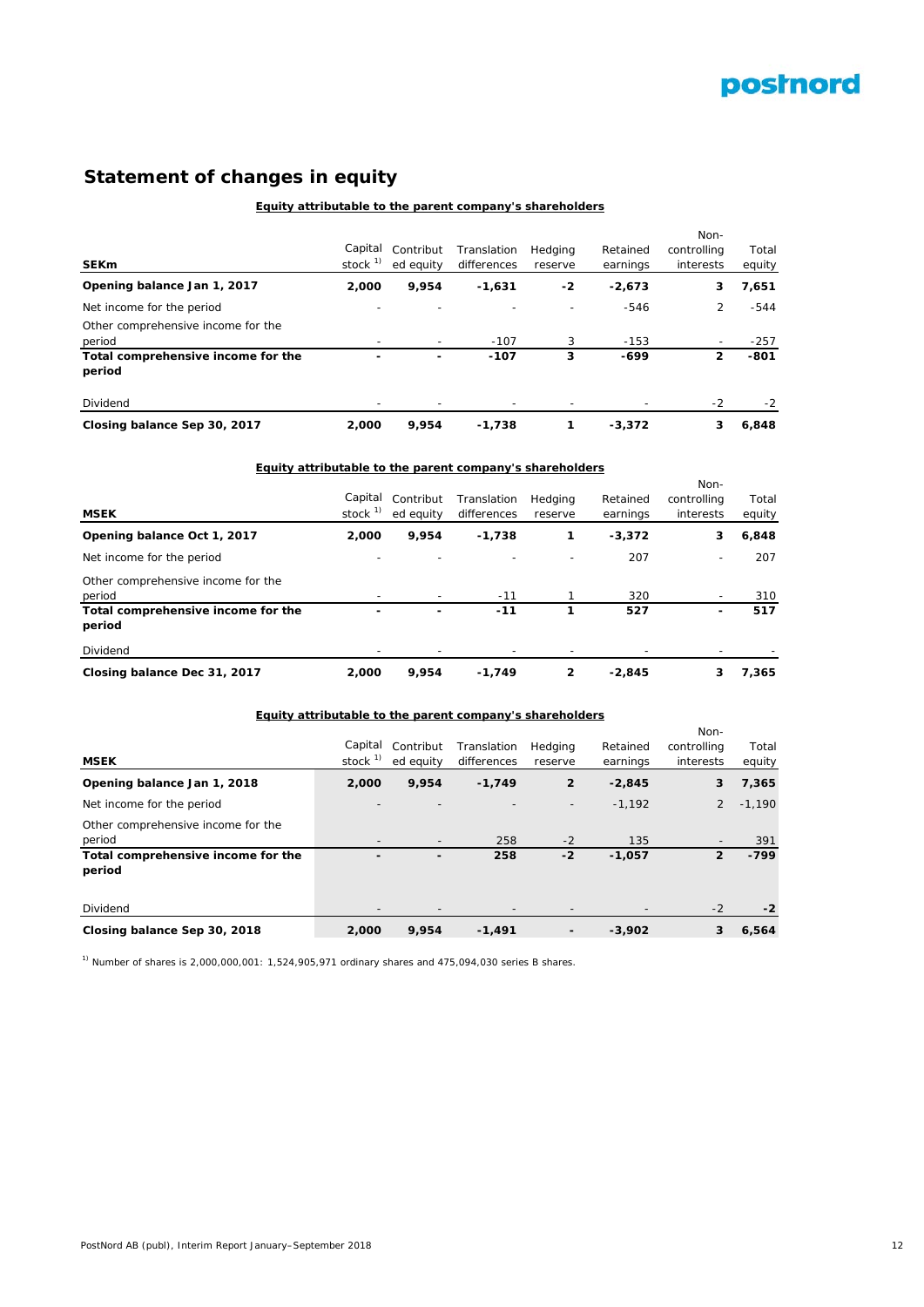# **Parent company financial reports in brief**

# **Income statement**

|                                            |             | Jul-sep      | Jul-sep | Jan-sep | Jan-sep           | Jan-dec |
|--------------------------------------------|-------------|--------------|---------|---------|-------------------|---------|
| <b>SEKm</b>                                | <b>Note</b> | 2018         | 2017    | 2018    | 2017              | 2017    |
|                                            | 1           |              |         |         |                   |         |
| Other income                               |             | 3            | 4       | 10      | $12 \overline{ }$ | 16      |
| Income                                     |             | 3            | 4       | 10      | 12                | 16      |
| Personnel expenses                         |             | $-5$         | $-6$    | $-18$   | $-22$             | $-30$   |
| Other expenses                             |             | $-1$         | $-1$    | $-4$    | $-5$              | $-12$   |
| <b>Operating expenses</b>                  |             | $-6$         | $-7$    | $-22$   | $-27$             | -42     |
| <b>OPERATING INCOME</b>                    |             | $-3$         | $-3$    | $-12$   | $-15$             | $-26$   |
| Interest income and similar income items   |             | $\mathbf{O}$ | 0       | 2       | $\mathbf 0$       |         |
| Interest expense and similar expense items |             | -9           | $-12$   | $-31$   | -56               | -65     |
| <b>Financial items</b>                     |             | $-9$         | $-12$   | $-29$   | -56               | $-65$   |
| Income after financial items               |             | $-13$        | $-15$   | $-41$   | $-71$             | -91     |
| Balance sheet appropriations               |             |              |         |         |                   | 90      |
| Income before tax                          |             | $-13$        | $-15$   | $-41$   | $-71$             | $-1$    |
| Tax                                        |             |              |         |         | $-3$              | $-3$    |
| <b>NET INCOME</b>                          |             | $-13$        | $-15$   | $-41$   | $-74$             | $-4$    |

# **Statement of comprehensive income**

| <b>SEKm</b>                               | Jul-sep<br>2018 | Jul-sep<br>2017          | Jan-sep<br>2018 | Jan-sep<br>2017 | Jan-dec<br>2017 |
|-------------------------------------------|-----------------|--------------------------|-----------------|-----------------|-----------------|
| Net income                                | $-13$           | $-15$                    | $-41$           | $-74$           | $-4$            |
| Other comprehensive income for the period |                 | $\overline{\phantom{0}}$ |                 |                 |                 |
| <b>COMPREHENSIVE INCOME</b>               | $-13$           | 15                       | -41             | -74             | -4              |

# **Balance sheet**

| <b>SEKm</b>                     | <b>Note</b> | 30 sep<br>2018 | 30 jun<br>2018 | 31 mar<br>2017 | 31 dec<br>2017 | 30 sep<br>2017 |
|---------------------------------|-------------|----------------|----------------|----------------|----------------|----------------|
|                                 | 1           |                |                |                |                |                |
| <b>ASSETS</b>                   |             |                |                |                |                |                |
| <b>Financial assets</b>         |             | 11,703         | 11,701         | 11,699         | 11,699         | 11,698         |
| <b>Total non-current assets</b> |             | 11,703         | 11,701         | 11,699         | 11,699         | 11,698         |
| Current receivables             |             | 7,207          | 8,803          | 7,226          | 7,320          | 7,384          |
| <b>Total current assets</b>     |             | 7,207          | 8,003          | 7,226          | 7,320          | 7,384          |
| <b>TOTAL ASSETS</b>             |             | 18,910         | 19,704         | 18,925         | 18,928         | 19,082         |
| <b>EQUITY AND LIABILITIES</b>   |             |                |                |                |                |                |
| Equity                          |             | 15,723         | 15,736         | 15,753         | 15,764         | 15,694         |
| Non-current liabilities         |             | 1,330          | 1,032          | 2,978          | 2,978          | 3,078          |
| Current liabilities             |             | 1,858          | 2,937          | 194            | 186            | 310            |
| TOTAL EQUITY AND LIABILITIES    |             | 18,910         | 19,704         | 18,925         | 18,928         | 19,082         |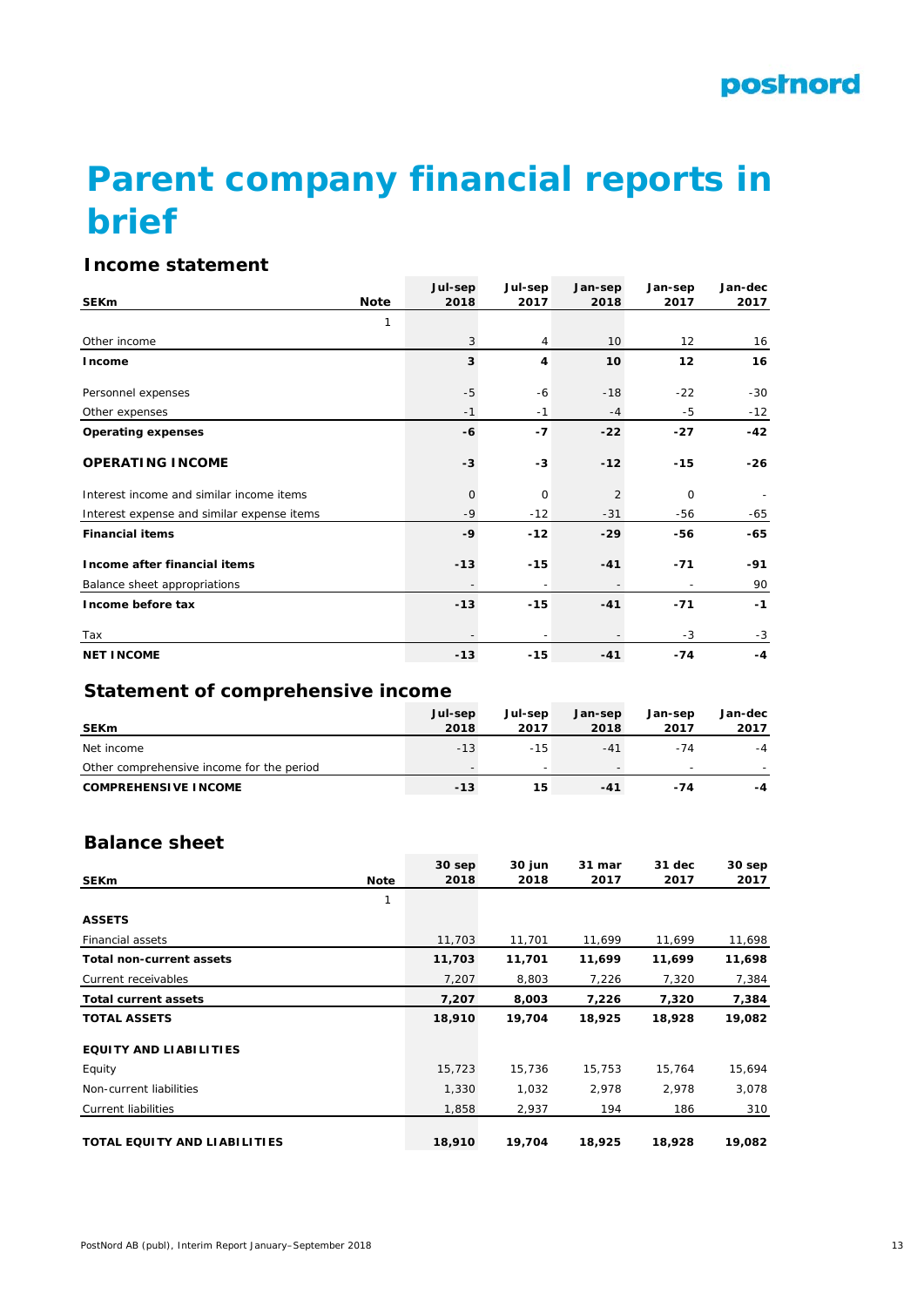

# **Notes to financial statements**

# Note 1 – Accounting principles

The consolidated accounts have been prepared in accordance with the International Financial Reporting Standards (IFRS) approved by the EU. The interim report has been prepared in accordance with IAS 34 Interim Financial Reporting, supplemented by rules in the Swedish Annual Accounts Act. The provisions of Chapter 9 of the Swedish Annual Accounts are applied in the Parent Company. Other disclosures in accordance with IAS 34.16A are presented both in the financial statements and other parts of the interim report.

The Group and the Parent Company apply IFRS 9 Financial Instruments and IFRS 15 Revenue from Contracts with Customers with effect from January 1, 2018. The adoption of IFRS 9 and IFRS 15 has not required any adjustment to the Group's opening equity either in 2017 or 2018. In the case of IFRS 15, PostNord has opted for full retrospective application, meaning that revenue for the year shown for comparison is recognized in accordance with IFRS 15. This gives an impact of SEK -72m on net sales and other costs in 2017 is reduced by a corresponding amount. For more information, see Note 3.

 In the case of IFRS 9, information provided for comparison has not been restated. Changes in principles for impairments of loan and trade accounts receivable affect recognized income for the Group and its financial position. The Group has taken the view that all financial assets previously measured at fair value should continue to be measured at fair value and that loan and trade receivables also continue to meet the criteria to be recognized at amortized cost. The Group applies the simplified approach to recognition of expected credit losses on trade receivables. This means that expected credit losses for the remaining time to maturity are taken into account. In the case of certain receivables and cash and cash equivalents, the general approach is taken to expected credit losses. These receivables generally have a short time to maturity.

During the quarter, the Group received a government subsidy of SEK 1,533m from the Danish State. Under IAS 20, government subsidiaries are recognised in the statement of financial position and the statement of comprehensive income when there is reasonable assurance that the company will fulfill the conditions associated with the subsidies and that the subsidies will be obtained. Government subsidies are recognised as other operating income in net income over the same periods as the costs that the subsidies are intended to compensate for.

Otherwise, the same accounting policies and calculation methods have been used in the interim report as in the 2017 annual report for the Group and Parent Company.

#### **New IFRS not yet adopted**

A number of new or revised IFRSs will come into effect in the next few financial years and have not been adopted early in the preparation of these financial statements. Work on IFRS 16 continues. The analysis of the lease portfolio has been completed and system implementation is in progress. The Group will apply the modified retroactive approach, in which the accrued effect of the transition will be recognized in the opening balance on January 1, 2019.

## Note 2 - Risks

The Parent Company and the Group are exposed to strategic, operational and financial risks. The Danish business is undergoing a far-reaching transition to a new production model in order to bring about longterm sustainable profitability. This will involve major restructuring costs and the anticipation of losses during the transformation. On May 28, the EU Commission notified its approval of the SEK 1,533m government subsidy to fund compensation from the Danish State to Post Danmark A/S to meet the extra costs of the universal postal service. On June 11, PostNord's Board of Directors agreed to carry through with immediate effect the previously announced transformation of PostNord Denmark that had been pending the EU's approval of the financing arrangement. See PostNord's 2017 Annual and Sustainability Report (page 26 and Note 2 on page 52), for a description of risks, uncertainties, other risk management and significant assessments and estimates.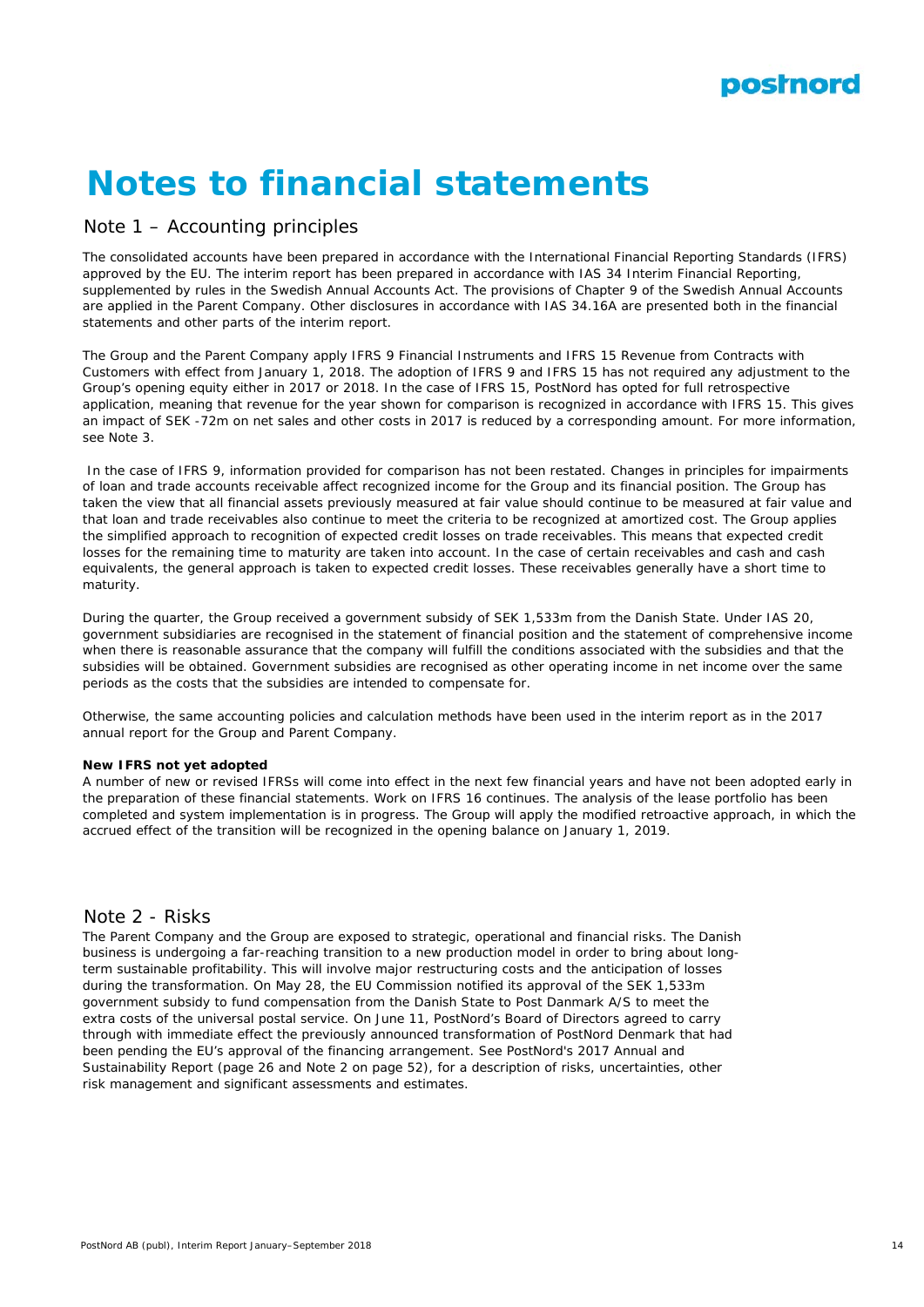

#### Note 3 – Segments

The Group's organization into segments is principally based on the companies' registered geographical domicile. The PostNord Strålfors segment is organized on the basis of the nature of the business. Market pricing applies to internal dealings between the Group's segments. Effective 2018, segment reporting is amended with regard to the segments Direct Link and Other, as described in the following. Figures presented for comparison are restated.

• Formerly, the segments were reported inclusive of costs of Group-wide functions, that were not invoiced, using an operating allocation model. As of this report, the above-mentioned costs of Group-wide functions are reported via Other and eliminations.

• A new segment comprising Other business activities is formed of the previous segments Direct Link and other business activities formerly reported via the segment Other.

 • At Group level, the cost of and allocation for non-vested pensions in Sweden are measured for the "interim provisions" in accordance with IAS 19. This IAS adjustment is transferred from the segment Other to the segment PostNord Sweden.

PostNord Sweden operates in the mail, logistics and e-commerce sectors in the Swedish market and is responsible for all PostNord's fulfillment operations.

PostNord Denmark operates in the mail, logistics and e-commerce sectors in the Danish market and is responsible for the e-commerce and logistics part of PostNord's operations in Germany.

 PostNord Norway and Finland operate in the mail, logistics and e-commerce sectors in the Norwegian and Finnish markets, respectively.

PostNord Strålfors operates in the information logistics sector. The company develops and offers communications solutions in the printing, distribution and digital fields.

 Other business activities comprises Direct Link, which operates in global distribution of market communications and lightweight goods, mainly on behalf of e-retailers, and other business activities on a minor scale. Direct Link's business is conducted in the USA, the United Kingdom, Germany, Singapore, Hong Kong and Australia.

Other & eliminations fall within Group-wide functions, including the Parent Company and consolidation adjustments.

| Net sales per segment        | Q1            | Q2             | Q3             | Q4     | Q <sub>1</sub> | Q <sub>2</sub> | Q3            |
|------------------------------|---------------|----------------|----------------|--------|----------------|----------------|---------------|
| <b>SEKm</b>                  | 2017          | 2017           | 2017           | 2017   | 2018           | 2018           | 2018          |
| PostNord Sweden              | 5,608         | 5,551          | 5,245          | 6,235  | 5,694          | 5,791          | 5,425         |
| -of which internal           | 241           | 233            | 231            | 271    | 269            | 254            | 255           |
| PostNord Denmark             | 2,214         | 2,108          | 1,977          | 2,386  | 2,006          | 2,204          | 1,993         |
| -of which internal           | 112           | 110            | 108            | 145    | 119            | 126            | 110           |
| PostNord Norway              | 961           | 929            | 920            | 1,061  | 965            | 1,065          | 1,019         |
| -of which internal           | 126           | 151            | 152            | 204    | 157            | 194            | 175           |
| PostNord Finland             | 251           | 250            | 250            | 277    | 268            | 294            | 291           |
| -of which internal           | 73            | 76             | 82             | 91     | 83             | 94             | 102           |
| PostNord Strålfors           | 557           | 518            | 478            | 528    | 519            | 531            | 474           |
| -of which internal           | 32            | 36             | 34             | 44     | 34             | 37             | 34            |
| Oher business activities     | 321           | 317            | 284            | 334    | 317            | 322            | 317           |
| -of which internal           | $\mathcal{I}$ | 0              | 0              | $-1$   | $\overline{2}$ | $\mathcal I$   | $\mathcal{I}$ |
| Other and eliminations       | $-584$        | $-606$         | $-607$         | $-755$ | -667           | $-705$         | $-680$        |
| <b>Total Group</b>           | 9,328         | 9,067          | 8,547          | 10,066 | 9,102          | 9,502          | 8,839         |
|                              |               |                |                |        |                |                |               |
|                              |               |                |                |        |                |                |               |
| Operating income per segment | Q1            | Q <sub>2</sub> | Q3             | Q4     | Q1             | Q2             | Q3            |
| SEKm if not otherwise stated | 2017          | 2017           | 2017           | 2017   | 2018           | 2018           | 2018          |
| PostNord Sweden              | 274           | 258            | 120            | 397    | 138            | 222            | 105           |
| -as % of net sales, EBIT     | 4.9           | 4.6            | 2.3            | 6.4    | 2.4            | 3.8            | 1.9           |
| PostNord Denmark             | $-195$        | $-505$         | $-304$         | $-35$  | -199           | $-1,065$       | $-152$        |
| -as % of net sales, EBIT     | $-8.8$        | $-24.0$        | $-15.4$        | $-2.2$ | $-9.9$         | $-48.3$        | $-7.6$        |
| PostNord Norway              | 23            | $-1$           | $-12$          | 35     | 1              | 17             | $-18$         |
| -as % of net sales, EBIT     | 2.4           | $-0.1$         | $-1.3$         | 3.3    | 0.1            | 1.6            | $-1.8$        |
| PostNord Finland             | 1             | $-1$           | 3              | 5      | 1              | 4              | 6             |
| -as % of net sales, EBIT     | 0.4           | $-0.4$         | 1.2            | 1.8    | 0.3            | 1.4            | 2.1           |
| PostNord Strålfors           | 56            | 43             | 33             | 39     | 47             | 46             | 42            |
| -as % of net sales, EBIT     | 10.1          | 8.3            | 6.9            | 7.4    | 9.0            | 8.6            | 8.9           |
| Other business activities    | 14            | 11             | $\overline{7}$ | 13     | $\sqrt{4}$     | 2              | 8             |
| -as % of net sales, EBIT     | 4.4           | 3.5            | 2.5            | 3.9    | 1.2            | 0.6            | 2.5           |
| Other and eliminations       | $-79$         | $-97$          | $-48$          | -181   | -66            | $-127$         | $-64$         |
| <b>Operating income</b>      | 94            | -292           | $-199$         | 273    | $-74$          | $-901$         | $-73$         |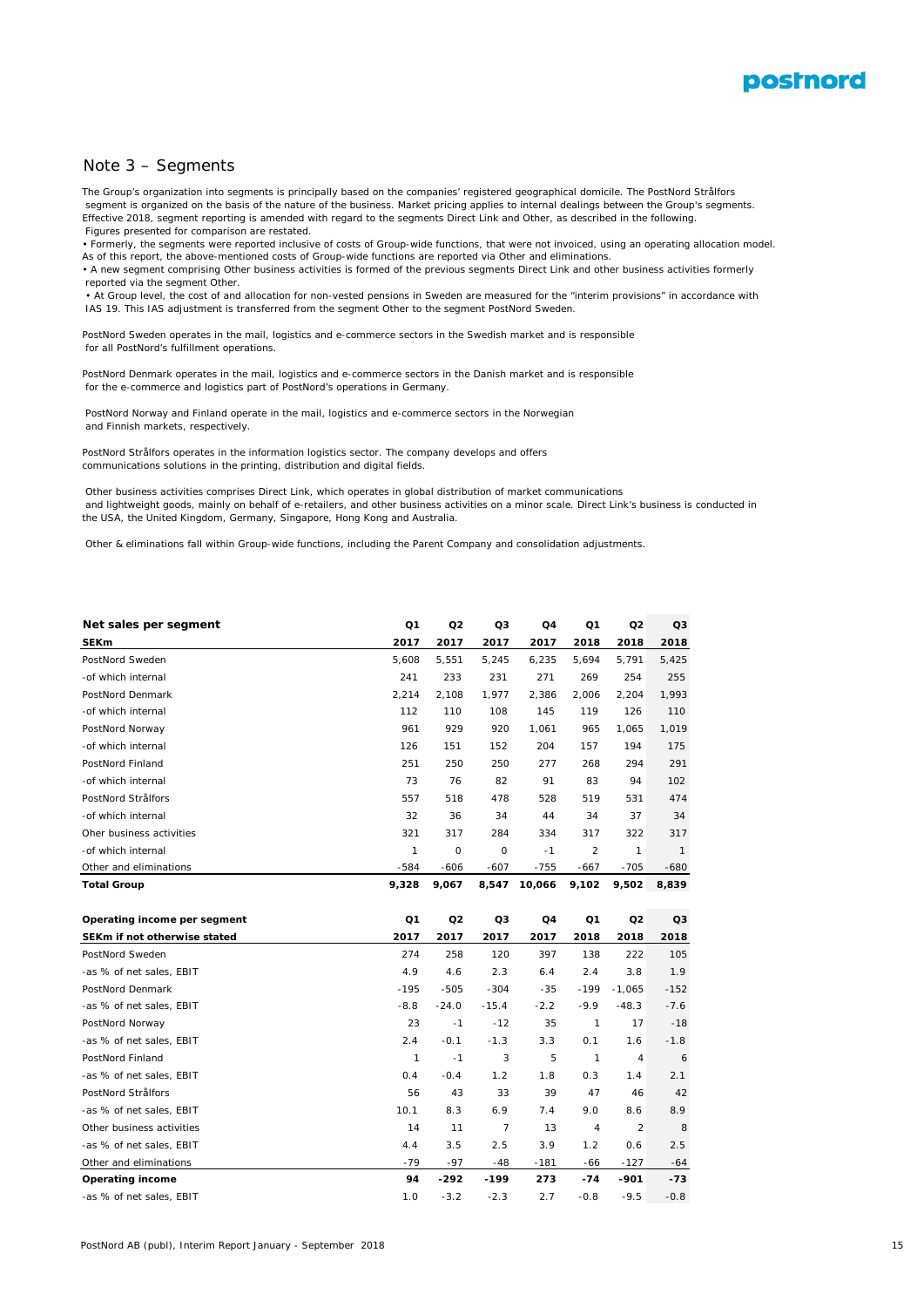# **postnord**

## Note 3 – Segments, contd.

| Adjuted operating income per segment | Q1     | Q <sub>2</sub> | Q3      | Q <sub>4</sub> | Q <sub>1</sub> | Q <sub>2</sub> | Q3     |
|--------------------------------------|--------|----------------|---------|----------------|----------------|----------------|--------|
| SEKm if not otherwise stated         | 2017   | 2017           | 2017    | 2017           | 2018           | 2018           | 2018   |
| PostNord Sweden                      | 274    | 258            | 120     | 397            | 138            | 222            | 105    |
| -as % of net sales, Adjusted EBIT    | 4.9    | 4.6            | 2.3     | 6.4            | 2.4            | 3.8            | 1.9    |
| PostNord Denmark                     | $-97$  | $-218$         | $-226$  | $-33$          | $-199$         | $-96$          | $-143$ |
| -as % of net sales, Adjusted EBIT    | $-4.4$ | $-10.3$        | $-11.4$ | $-1.4$         | $-9.9$         | $-4.4$         | $-7.2$ |
| PostNord Norway                      | 23     | $-1$           | $-12$   | 35             | 1              | 17             | $-18$  |
| -as % of net sales, Adjusted EBIT    | 2.4    | $-0.1$         | $-1.3$  | 3.3            | 0.1            | 1.6            | $-1.8$ |
| PostNord Finland                     | 1      | $-1$           | 3       | 5              | 1              | $\overline{4}$ | 6      |
| -as % of net sales, Adjusted EBIT    | 0.4    | $-0.4$         | 1.2     | 1.8            | 0.3            | 1.4            | 2.1    |
| PostNord Strålfors                   | 56     | 43             | 33      | 39             | 47             | 46             | 42     |
| -as % of net sales, Adjusted EBIT    | 10.1   | 8.3            | 6.9     | 7.4            | 9.0            | 8.6            | 8.9    |
| Other business activities            | 14     | 11             | 7       | 13             | $\overline{4}$ | $\overline{2}$ | 8      |
| -as % of net sales, Adjusted EBIT    | 4.4    | 3.5            | 2.5     | $-3.7$         | 1.2            | 0.6            | 2.5    |
| Other and eliminations               | -79    | $-97$          | $-48$   | $-181$         | -66            | $-127$         | -64    |
| Adjusted operating income            | 193    | -5             | $-123$  | 273            | $-74$          | 68             | -65    |
| -as % of net sales, Adjusted EBIT    | 2.1    | 0.0            | $-1.4$  | 2.7            | $-0.8$         | 0.7            | $-0.7$ |

#### **Net Sales, external Business Areas**

**Segments** PostNord Sweden PostNord Denmark PostNord Norway PostNord Finland PostNord Strålfors Other business activities **Total 13,938** Point in time for revenue recognition At one point in time Over time **Total 12,370 13,006 13,938** 12,448 491 558 14,809 265 **15,074 12,370** 11,879 **13,006** 13,697 241 511 - 748 568 - 774 **15,074** 2,908 2,347 8,044 3,203 2,485 **Communication Services eCommerce & Logistics Jan-Sep 2017** 7,424 **Jan-Sep 2017** 8,276 **Jan-Sep 2018** 8,087 **Jan-Sep 2018** 3,064 34 9 1,451 177 2,640 39 8 1,419 172

The above table shows PostNord's external net sales per service category (business area) and point in time for revenue recognition. The Group applies IFRS 15 as of 2018. The impact is SEK -42 (-54) on net sales with a corresponding reduction in other costs. PostNord's revenue is mostly recognized at one point in time. The main items in revenue recognition over time are third-party logistics, subscription services and mail services.

 Business area eCommerce & Logistics offers logistics services for deliveries to, from and within the Nordic region. The focus is on distribution of parcels, consignment goods, pallet goods and bulk logistics (mixedcargo groupage). Communication Services consist of services in business and market communications, newspaper distribution and postal service for individual customers. For a more detailed description of PostNord's service, see the Annual Report.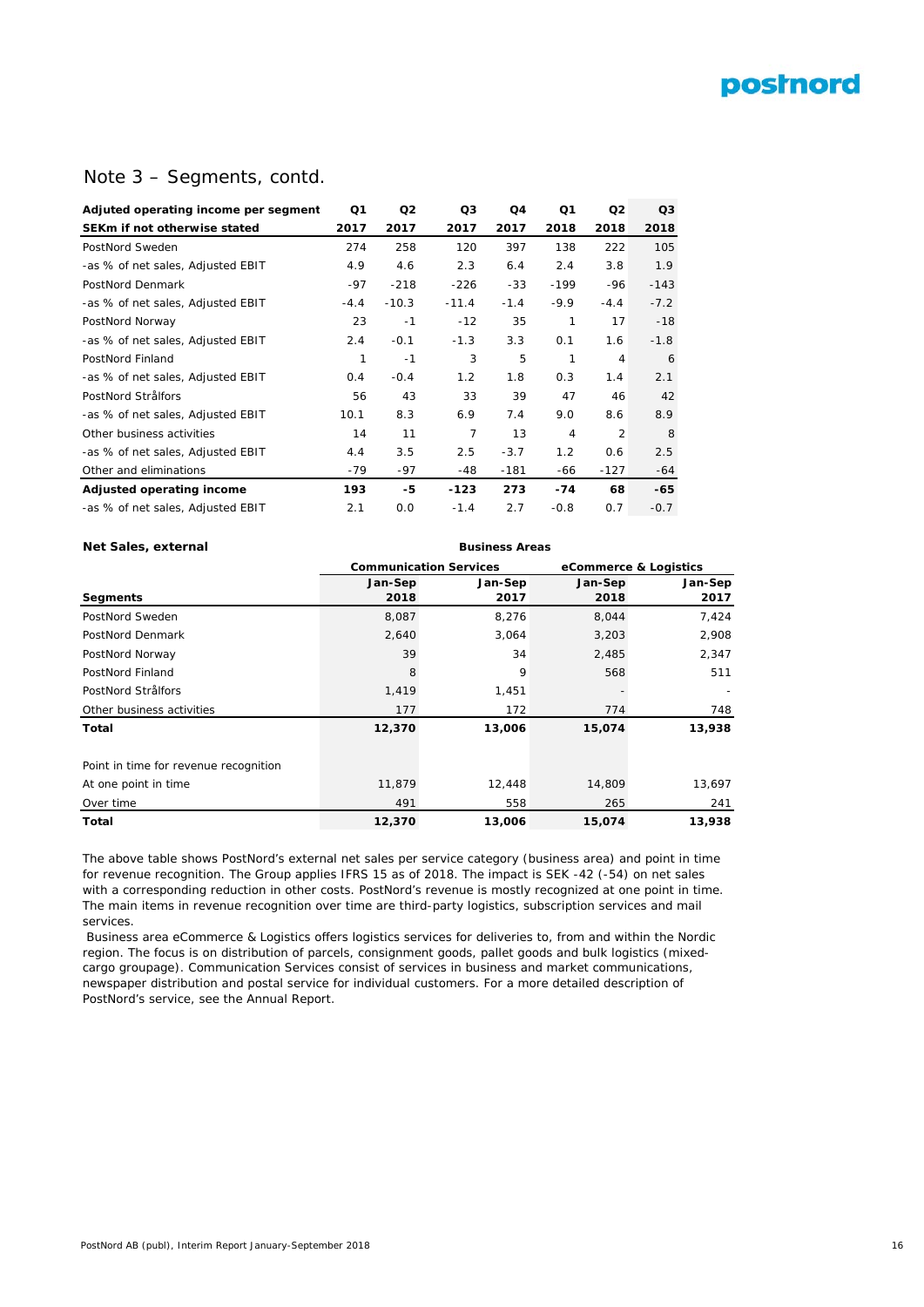

# Note 4 Other provisions

|                                | Opening |                   |                          |                     | Impact of   | Closing |
|--------------------------------|---------|-------------------|--------------------------|---------------------|-------------|---------|
| 2018 Jan.-Sep., SEKm           | balance | <b>Provisions</b> | Reversals                | <b>Utilizations</b> | translation | balance |
| Restructuring measures         | 1.127   | 2.599             | -5                       | $-452$              | 32          | 3,301   |
| Non-vested pension commitments | 1.098   | 39                | $\overline{\phantom{a}}$ | $-239$              | 29          | 927     |
| Other                          | 90      |                   | $\overline{\phantom{0}}$ | $-11$               | 4           | 84      |
| Total                          | 2.316   | 2.639             | -5                       | $-702$              | 65          | 4,312   |
| Of which, current              | 592     |                   |                          |                     |             | 1.569   |
| Of which, non-current          | 1.724   |                   |                          |                     |             | 2.743   |

|                                | Opening |                          |                  |                          | Impact of   | <b>Closing</b> |
|--------------------------------|---------|--------------------------|------------------|--------------------------|-------------|----------------|
| 2017 Jan.-Sep, SEKm            | balance | <b>Provisions</b>        | <b>Reversals</b> | <b>Utilizations</b>      | translation | balance        |
| Restructuring measures         | 1.048   | 567                      | -9               | $-409$                   | $-2$        | 1.195          |
| Non-vested pension commitments | 831     | 30                       | -                | $\overline{\phantom{0}}$ | 23          | 884            |
| Other                          | 107     | $\overline{\phantom{0}}$ |                  | $-14$                    |             | 93             |
| Total                          | 1,986   | 597                      | -9               | $-423$                   | 21          | 2,173          |
| Of which, current              | 597     |                          |                  |                          |             | 812            |
| Of which, non-current          | 1.389   |                          |                  |                          |             | 1.361          |

Provision was made during the second quarter of 2018 regarding costs associated with termination of employment for employees in Denmark with special employment conditions. The restructuring program for the Danish business consists of a reduction of in all around 4,000 full-time employees in the Danish business.

# Note 5 – Acquisitions and disposals

No acquisitions or disposals took place during the year or the preceding year.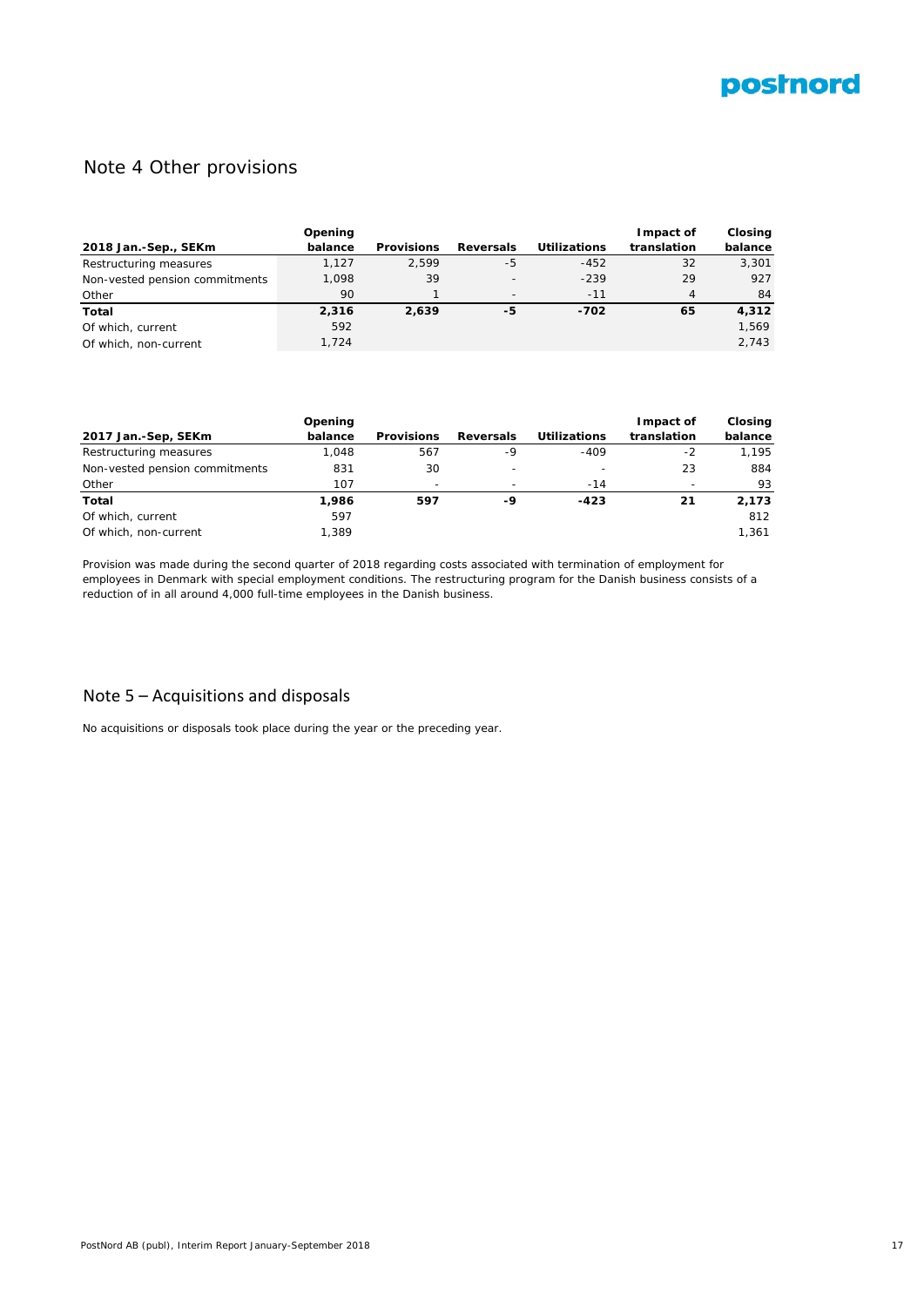

# Note 6 – Financial instruments

|                                                                                       |                                                  | Sep 30, 2018                                            |                                                       |                                                                                     |                                                           |                    |                |  |  |
|---------------------------------------------------------------------------------------|--------------------------------------------------|---------------------------------------------------------|-------------------------------------------------------|-------------------------------------------------------------------------------------|-----------------------------------------------------------|--------------------|----------------|--|--|
| Carrying amount and fair value of<br>financial assets and liabilities,<br><b>SEKm</b> | Financial<br>assets<br>measured<br>at fair value | Financial<br>assets<br>measured at<br>amortized<br>cost | Financial<br>liabilities<br>measured at<br>fair value | Financial<br>liabilities<br>measured at<br>fair value via<br>other<br>comprehensive | Financial<br>liabilities<br>measured at<br>amortized cost | Carrying<br>amount | Fair value     |  |  |
| <b>Financial investments</b>                                                          |                                                  | 21                                                      |                                                       |                                                                                     |                                                           | 21                 | 21             |  |  |
| Derivatives                                                                           | $\overline{2}$                                   |                                                         |                                                       |                                                                                     |                                                           | $\overline{2}$     | $\overline{2}$ |  |  |
| Trade receivables                                                                     |                                                  | 4,775                                                   |                                                       |                                                                                     | $\overline{\phantom{a}}$                                  | 4,775              | 4,775          |  |  |
| Terminal fees <sup>1)</sup>                                                           |                                                  | 924                                                     |                                                       |                                                                                     |                                                           | 924                | 924            |  |  |
| Short-term investments                                                                |                                                  | 151                                                     | $\overline{\phantom{a}}$                              |                                                                                     | $\overline{\phantom{a}}$                                  | 151                | 151            |  |  |
| Cash and cash equivalents<br>Long-term interest-bearing                               |                                                  | 2,648                                                   |                                                       |                                                                                     |                                                           | 2,648              | 2,648          |  |  |
| liabilities                                                                           |                                                  |                                                         |                                                       |                                                                                     | $-1,707$                                                  | $-1,707$           | $-1,716$       |  |  |
| Current interest-bearing liabilities                                                  |                                                  |                                                         |                                                       |                                                                                     | $-1,855$                                                  | $-1,855$           | $-1,859$       |  |  |
| Trade payables                                                                        |                                                  |                                                         |                                                       |                                                                                     | $-2,374$                                                  | $-2,374$           | $-2,374$       |  |  |
| Other current liabilities                                                             |                                                  |                                                         |                                                       |                                                                                     | $-1,783$                                                  | $-1,783$           | $-1,783$       |  |  |
| Derivatives                                                                           |                                                  |                                                         | $-16$                                                 | $\overline{\phantom{a}}$                                                            |                                                           | $-16$              | $-16$          |  |  |
| <b>Terminal fees</b>                                                                  |                                                  |                                                         |                                                       |                                                                                     | $-337$                                                    | $-337$             | $-337$         |  |  |
| <b>Total financial assets and</b><br>liabilities, by category                         | $\overline{2}$                                   | 8,519                                                   | $-16$                                                 | $\mathbf 0$                                                                         | $-8,056$                                                  | 449                | 436            |  |  |

|                                                                                       |                                                  |                                                         |                                                       | December 31, 2017                                                                   |                                                           |                    |            |  |  |  |  |  |
|---------------------------------------------------------------------------------------|--------------------------------------------------|---------------------------------------------------------|-------------------------------------------------------|-------------------------------------------------------------------------------------|-----------------------------------------------------------|--------------------|------------|--|--|--|--|--|
| Carrying amount and fair value of<br>financial assets and liabilities,<br><b>SEKm</b> | Financial<br>assets<br>measured<br>at fair value | Financial<br>assets<br>measured at<br>amortized<br>cost | Financial<br>liabilities<br>measured at<br>fair value | Financial<br>liabilities<br>measured at<br>fair value via<br>other<br>comprehensive | Financial<br>liabilities<br>measured at<br>amortized cost | Carrying<br>amount | Fair value |  |  |  |  |  |
| <b>Financial investments</b>                                                          |                                                  | 17                                                      |                                                       |                                                                                     |                                                           | 17                 | 17         |  |  |  |  |  |
| Derivatives                                                                           | 0                                                |                                                         |                                                       |                                                                                     |                                                           | 0                  | 0          |  |  |  |  |  |
| Trade receivables                                                                     |                                                  | 4,833                                                   |                                                       |                                                                                     | $\overline{\phantom{a}}$                                  | 4,833              | 4,833      |  |  |  |  |  |
| Terminal fees <sup>1)</sup>                                                           |                                                  | 707                                                     |                                                       |                                                                                     | $\overline{\phantom{a}}$                                  | 707                | 707        |  |  |  |  |  |
| Short-term investments                                                                |                                                  | 296                                                     |                                                       |                                                                                     | $\overline{\phantom{a}}$                                  | 296                | 296        |  |  |  |  |  |
| Cash and cash equivalents                                                             |                                                  | 1,901                                                   |                                                       |                                                                                     | $\overline{a}$                                            | 1,901              | 1,901      |  |  |  |  |  |
| Long-term interest-bearing<br>liabilities                                             |                                                  |                                                         | 0                                                     |                                                                                     | $-3,382$                                                  | $-3,382$           | $-3,481$   |  |  |  |  |  |
| Current interest-bearing liabilities                                                  |                                                  |                                                         | $\overline{\phantom{a}}$                              |                                                                                     | $-222$                                                    | $-222$             | $-222$     |  |  |  |  |  |
| Trade payables                                                                        |                                                  |                                                         |                                                       |                                                                                     | $-2,638$                                                  | $-2,638$           | $-2,638$   |  |  |  |  |  |
| Other current liabilities                                                             |                                                  |                                                         |                                                       |                                                                                     | $-1,457$                                                  | $-1,457$           | $-1,457$   |  |  |  |  |  |
| Derivatives                                                                           |                                                  |                                                         | $-2$                                                  | $-3$                                                                                |                                                           | $-5$               | -5         |  |  |  |  |  |
| <b>Terminal</b> fees                                                                  |                                                  |                                                         |                                                       |                                                                                     | $-317$                                                    | $-317$             | $-317$     |  |  |  |  |  |
| <b>Total financial assets and</b>                                                     | 0                                                | 7,754                                                   | $-2$                                                  | -3                                                                                  | $-8,016$                                                  | $-267$             | $-366$     |  |  |  |  |  |

**liabilities, by category**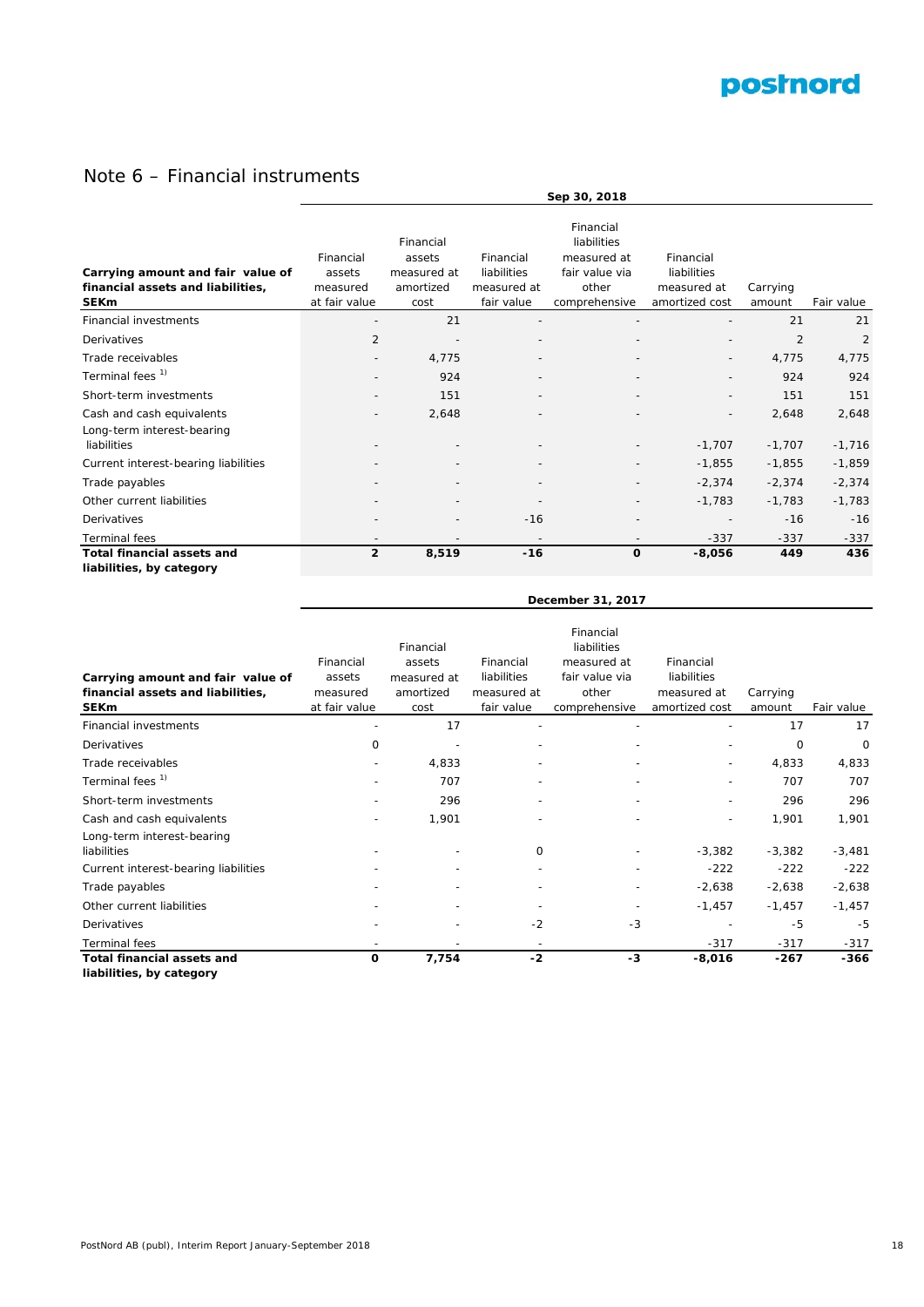

# Note 6 – Financial instruments, contd.

| <b>Total financial assets and</b>         | 3                   | 8,097                   | $-3$                     | $-3$                          | $-8,077$                   | 17       | $-1$       |
|-------------------------------------------|---------------------|-------------------------|--------------------------|-------------------------------|----------------------------|----------|------------|
| Terminal fees                             |                     |                         |                          |                               | $-361$                     | $-361$   | $-361$     |
| Derivatives                               |                     |                         | $-3$                     | $-3$                          |                            | $-6$     | $-6$       |
| Other current liabilities                 |                     |                         |                          |                               | $-1,706$                   | $-1,706$ | $-1,706$   |
| Trade payables                            |                     |                         |                          |                               | $-2,164$                   | $-2,164$ | $-2,164$   |
| Current interest-bearing<br>liabilities   |                     |                         |                          |                               | $-307$                     | $-307$   | $-307$     |
| Long-term interest-bearing<br>liabilities |                     |                         |                          |                               | $-3,539$                   | $-3,539$ | $-3,557$   |
| Cash and cash equivalents                 |                     | 2,872                   |                          |                               |                            | 2,872    | 2,872      |
| Short-term investments                    |                     | 141                     |                          |                               |                            | 141      | 141        |
| Terminal fees <sup>1)</sup>               |                     | 560                     |                          |                               |                            | 560      | 560        |
| Trade receivables                         |                     | 4,418                   |                          |                               |                            | 4,418    | 4,418      |
| Derivatives                               | 3                   |                         |                          |                               |                            | 3        | 3          |
| <b>Financial investments</b>              |                     | 106                     |                          |                               |                            | 106      | 106        |
| liabilities, SEKm                         | at fair value       | amortized cost          | fair value               | comprehensive                 | cost                       | amount   | Fair value |
| value of financial assets and             | measured            | measured at             | measured at              | other                         | amortized                  | Carrying |            |
| Carrying amount and fair                  | Financial<br>assets | <b>Financial assets</b> | Financial<br>liabilities | measured at<br>fair value via | liabilities<br>measured at |          |            |
|                                           |                     |                         |                          | Financial<br>liabilities      | Financial                  |          |            |
|                                           |                     |                         |                          |                               |                            |          |            |

**Sep 30, 2017**

**liabilities, by category**

<sup>1)</sup> Terminal fees are payment for production services performed in the receiving country, for mail posted in another country, under international agreements between countries. Terminal fees are recognised under Prepaid expenses and deferred income in the Statement of financial position.

#### **Recognition and fair value measurement of financial instruments**

The fair value of loan liabilities is calculated as the discounted value of future cash flows relating to repayment of capital amounts and interest. The value is discounted to the current loan interest rate. In view of the short terms for trade receivables and trade payables, it is assumed that the carrying amount is the best approximation of the fair value.

All financial assets and liabilities recognized at fair value in the balance sheet are classified at level 2; see also Note 27 Financial risk management and financial instruments in PostNord's Annual Report.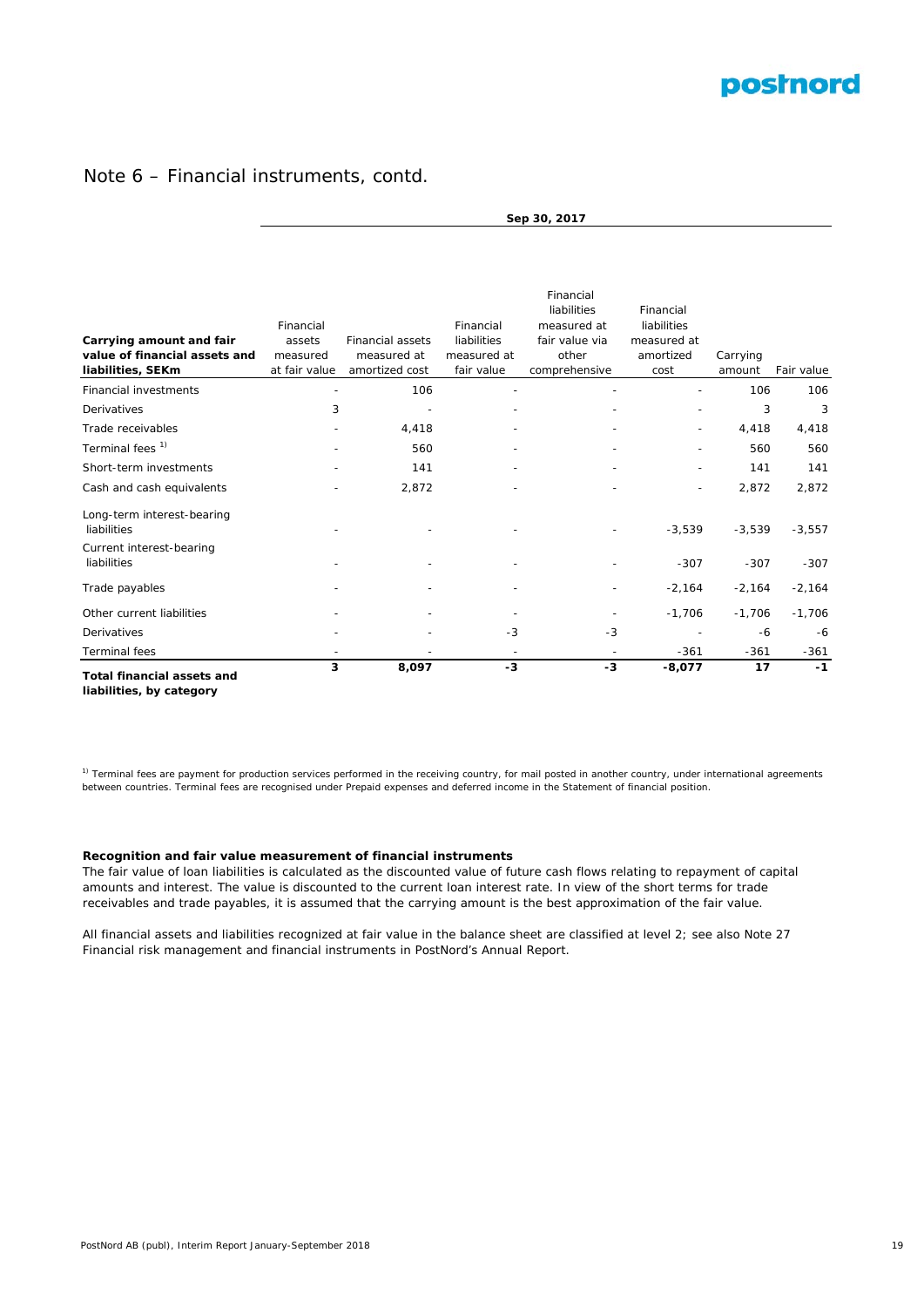

# Note 7 – Definitions and alternative key-ratios

| <b>Alternative key ratios:</b>                                | In the interim report, references are made to a number of financial measures that are<br>not defined in accordance with IFRS. These measures provide supplementary<br>information and are used to aid external stakeholders and management in their analysis<br>of the Company's operations. Because not all companies calculate financial measures in<br>the same way, these are not always comparable with measures employed by other<br>companies. As a result, these financial measures should not be regarded as substitutes<br>for measures as defined in IFRS. |                 |                       |                          |                |                |  |  |  |  |
|---------------------------------------------------------------|-----------------------------------------------------------------------------------------------------------------------------------------------------------------------------------------------------------------------------------------------------------------------------------------------------------------------------------------------------------------------------------------------------------------------------------------------------------------------------------------------------------------------------------------------------------------------|-----------------|-----------------------|--------------------------|----------------|----------------|--|--|--|--|
| Adjusted operating income                                     | Total income less total costs, excluding items affecting comparability.                                                                                                                                                                                                                                                                                                                                                                                                                                                                                               |                 |                       |                          |                |                |  |  |  |  |
| Adjusted operating margin                                     | Adjusted operating income as % of net sales. Previously adjusted operating income as<br>% of total income (net sales and other income).                                                                                                                                                                                                                                                                                                                                                                                                                               |                 |                       |                          |                |                |  |  |  |  |
| Capital employed                                              | Non-interest-bearing assets, less non-interest-bearing liabilities,<br>also defined as net debt plus equity                                                                                                                                                                                                                                                                                                                                                                                                                                                           |                 |                       |                          |                |                |  |  |  |  |
| EBITDAI                                                       | Earnings before interest, taxes, depreciations and amortizations/impairments.                                                                                                                                                                                                                                                                                                                                                                                                                                                                                         |                 |                       |                          |                |                |  |  |  |  |
| <b>Financial preparedness</b>                                 | Cash and cash equivalents and unutilized committed credit line.                                                                                                                                                                                                                                                                                                                                                                                                                                                                                                       |                 |                       |                          |                |                |  |  |  |  |
| I tems affecting comparability                                | Items affecting comparability are substantial, nonrecurring or directly attributable to<br>operating activities. Examples of items affecting comparability include capital gains on<br>the sale of assets, impairment of assets and provision for personnel redundancies<br>employed under special employment conditions in Denmark. Ongoing restructuring costs<br>are not regarded as items affecting comparability.                                                                                                                                                |                 |                       |                          |                |                |  |  |  |  |
| Net debt                                                      | Interest-bearing debt, pension provisions, less cash and cash equivalents, financial<br>investments, financial receivables, that according to IAS 19 are included in non-current<br>receivables and short-term investments.                                                                                                                                                                                                                                                                                                                                           |                 |                       |                          |                |                |  |  |  |  |
|                                                               | Reconciliation with financial statements                                                                                                                                                                                                                                                                                                                                                                                                                                                                                                                              |                 |                       |                          |                |                |  |  |  |  |
|                                                               | <b>SEKm</b>                                                                                                                                                                                                                                                                                                                                                                                                                                                                                                                                                           | Sep. 30<br>2018 | <b>Jun.30</b><br>2018 | <b>Mar.31</b><br>2018    | Dec.31<br>2017 | Sep.30<br>2017 |  |  |  |  |
|                                                               | Interest-bearing debt, current                                                                                                                                                                                                                                                                                                                                                                                                                                                                                                                                        | 1,855           | 2,931                 | 223                      | 222            | 307            |  |  |  |  |
|                                                               | Interest-bearing debt, non-current                                                                                                                                                                                                                                                                                                                                                                                                                                                                                                                                    | 1,887           | 1,594                 | 3,574                    | 3,556          | 3,712          |  |  |  |  |
|                                                               | Pensions <sup>1)</sup>                                                                                                                                                                                                                                                                                                                                                                                                                                                                                                                                                | 144             | 660                   | $\overline{\phantom{a}}$ |                | 996            |  |  |  |  |
|                                                               | Financial investments                                                                                                                                                                                                                                                                                                                                                                                                                                                                                                                                                 | $-204$          | $-200$                | $-198$                   | $-198$         | $-282$         |  |  |  |  |
|                                                               | Non-current receivables <sup>2)</sup>                                                                                                                                                                                                                                                                                                                                                                                                                                                                                                                                 | $-1,047$        | $-1,049$              | $-1,395$                 | $-1,145$       | $-795$         |  |  |  |  |
|                                                               | Short-term investments                                                                                                                                                                                                                                                                                                                                                                                                                                                                                                                                                | $-151$          | -4                    | -136                     | -296           | $-140$         |  |  |  |  |
|                                                               | Cash and cash equivalents                                                                                                                                                                                                                                                                                                                                                                                                                                                                                                                                             | $-2,648$        | $-4,157$              | $-1,823$                 | $-1,901$       | $-2,872$       |  |  |  |  |
|                                                               | Net debt                                                                                                                                                                                                                                                                                                                                                                                                                                                                                                                                                              | -164            | $-225$                | 245                      | 238            | 926            |  |  |  |  |
|                                                               | <sup>1)</sup> Including assets under management. When the plan assets exceed the estimated present value of<br>the pension commitments, they are recognized under the heading of Non-current receivables.<br><sup>2)</sup> This amount is the portion of non-current receivables that is attributable to funded defined-benefit<br>disability pension plans and defined-benefit pension plans measured in accordance with IAS 19.                                                                                                                                     |                 |                       |                          |                |                |  |  |  |  |
| Net debt ratio                                                | Net debt divided by equity.                                                                                                                                                                                                                                                                                                                                                                                                                                                                                                                                           |                 |                       |                          |                |                |  |  |  |  |
| Operating margin                                              | Operating income as a percentage of net sales.                                                                                                                                                                                                                                                                                                                                                                                                                                                                                                                        |                 |                       |                          |                |                |  |  |  |  |
| Return on capital employed (ROCE)                             | Operating profit for the 12 months to the end of the period (based on quarterly values)<br>divided by average capital employed for the 12 months to the end of the period.                                                                                                                                                                                                                                                                                                                                                                                            |                 |                       |                          |                |                |  |  |  |  |
| <b>Other key ratios:</b><br>Average number of employees (FTE) | The total number of paid employee hours divided by the standard number of<br>hours for a full-time employee during the cumulative period from the                                                                                                                                                                                                                                                                                                                                                                                                                     |                 |                       |                          |                |                |  |  |  |  |
| Basic staff                                                   | Refers to all full- and part-time regular employees.                                                                                                                                                                                                                                                                                                                                                                                                                                                                                                                  |                 |                       |                          |                |                |  |  |  |  |
| Earnings per share (EPS)                                      | Share of net earnings attributable to parent company shareholders divided by the<br>average number of shares outstanding.                                                                                                                                                                                                                                                                                                                                                                                                                                             |                 |                       |                          |                |                |  |  |  |  |